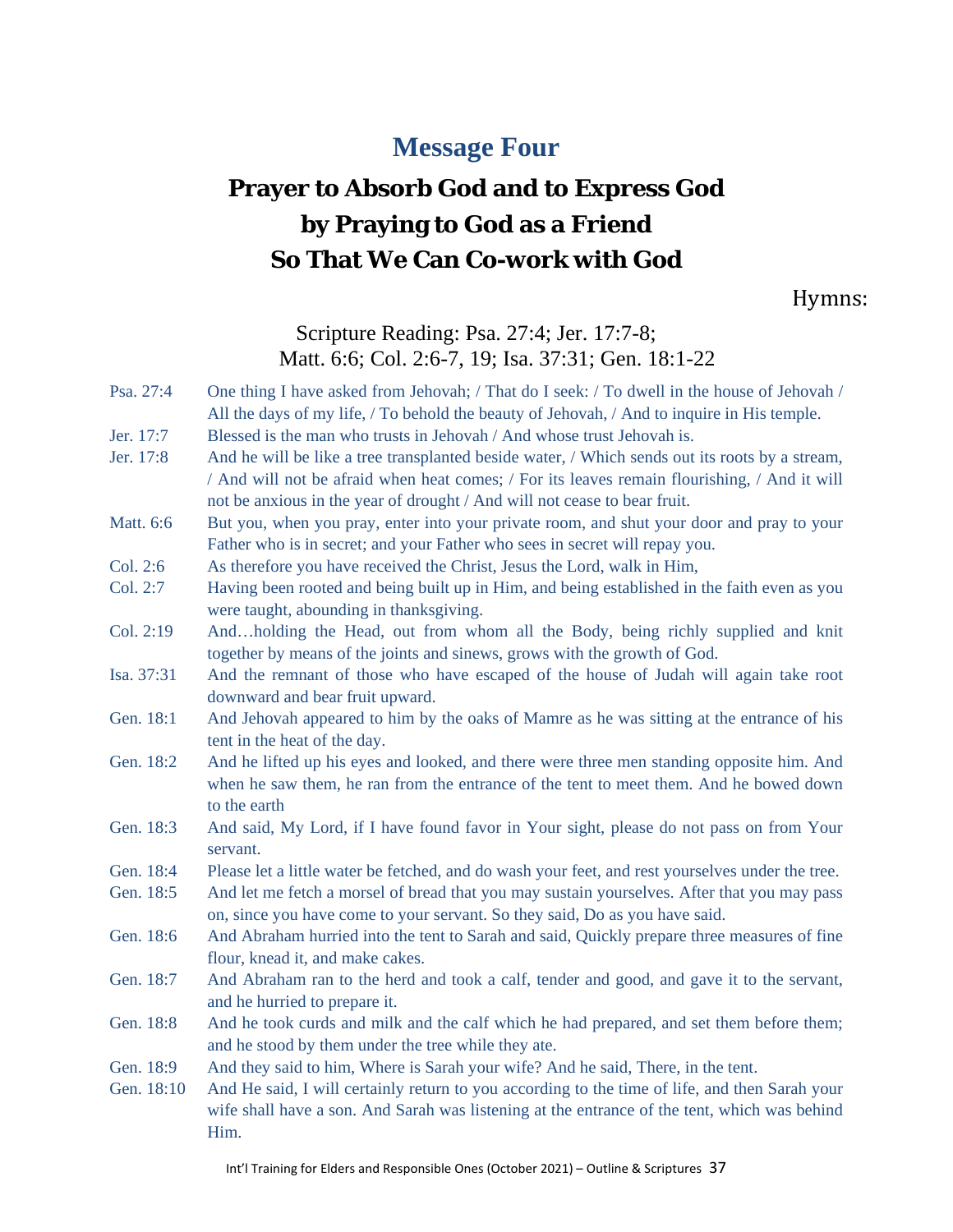- Gen. 18:11 Now Abraham and Sarah were old and advanced in age; it had ceased to be with Sarah according to the manner of women.
- Gen. 18:12 And Sarah laughed within herself, saying, After I have become old, shall I have pleasure, my lord being old also?
- Gen. 18:13 And Jehovah said to Abraham, Why did Sarah laugh, saying, Shall I indeed bear a child when I am old?
- Gen. 18:14 Is anything too marvelous for Jehovah? At the appointed time I will return to you, according to the time of life, and Sarah shall have a son.
- Gen. 18:15 Then Sarah denied it, saying, I did not laugh; for she was afraid. And He said, No, but you did laugh.
- Gen. 18:16 And the men rose up from there and looked down upon Sodom. And Abraham walked with them to send them away.
- Gen. 18:17 And Jehovah said, Shall I hide from Abraham what I am about to do,
- Gen. 18:18 Since Abraham will indeed become a great and mighty nation, and all the nations of the earth will be blessed in him?
- Gen. 18:19 For I know him, that he will command his children and his household after him to keep the way of Jehovah by doing righteousness and justice, that Jehovah may bring upon Abraham what He has spoken concerning him.
- Gen. 18:20 And Jehovah said, The cry of Sodom and Gomorrah, how great it is; and their sin, how very heavy it is!
- Gen. 18:21 I shall go down and see whether they have done altogether according to its outcry, which has come to Me; and if not, I will know.
- Gen. 18:22 And the men turned from there and went toward Sodom, while Abraham remained standing before Jehovah.

### **I. The meaning of prayer is to absorb God; the more we contact God, the more we will absorb Him, and the more we absorb Him, the more we will enjoy Him as our light and our salvation:**

- A. In Psalm 27:1 David says, "Jehovah is my light and my salvation"; God's being our light and our salvation shows that God Himself is what we need; what God gives us is just Himself; light is God, salvation is God, power is God  $(1 \text{ Cor. } 1:24)$ , and grace is God  $(John 1:16-17; 1)$ Pet. 5:10; 1 Cor. 15:10; cf. Gal. 2:20); every spiritual need that we have is God Himself.
	- Psa. 27:1 Jehovah is my light and my salvation; / Whom shall I fear? / Jehovah is the strength of my life; / Whom shall I dread?
	- 1 Cor. 1:24 But to those who are called, both Jews and Greeks, Christ the power of God and the wisdom of God.
	- John 1:16 For of His fullness we have all received, and grace upon grace.
	- John 1:17 For the law was given through Moses; grace and reality came through Jesus Christ.
	- 1 Pet. 5:10 But the God of all grace, He who has called you into His eternal glory in Christ Jesus, after you have suffered a little while, will Himself perfect, establish, strengthen, and ground you.
	- 1 Cor. 15:10 But by the grace of God I am what I am; and His grace unto me did not turn out to be in vain, but, on the contrary, I labored more abundantly than all of them, yet not I but the grace of God which is with me.
	- Gal. 2:20 I am crucified with Christ; and it is no longer I who live, but it is Christ who lives in me; and the life which I now live in the flesh I live in faith, the faith in the Son of God, who loved me and gave Himself up for me.
- B. David contacted and absorbed God by beholding Him as beauty (Psa. 27:4); when he contacted God to absorb God, he was enlightened and received salvation within: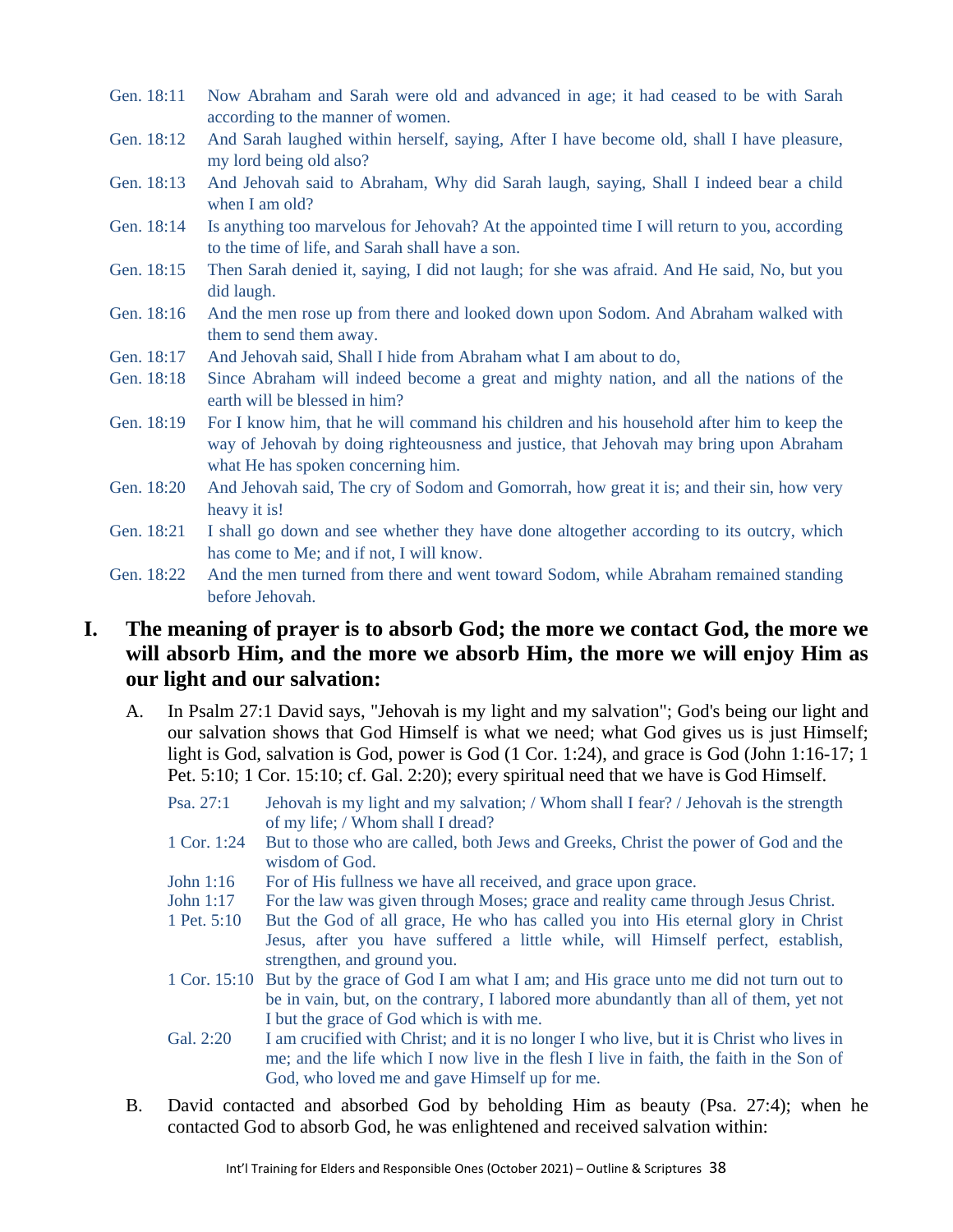- Psa. 27:4 One thing I have asked from Jehovah; / That do I seek: / To dwell in the house of Jehovah / All the days of my life, / To behold the beauty of Jehovah, / And to inquire in His temple.
- 1. Beholding God as our beauty is a great key and a great secret to experiencing God for His heart's desire—2 Cor. 3:16-18.
	- 2 Cor. 3:16 But whenever their heart turns to the Lord, the veil is taken away.
	- 2 Cor. 3:17 And the Lord is the Spirit; and where the Spirit of the Lord is, there is freedom.
	- 2 Cor. 3:18 But we all with unveiled face, beholding and reflecting like a mirror the glory of the Lord, are being transformed into the same image from glory to glory, even as from the Lord Spirit.
- 2. By the divine dispensing through the washing of the water of life in the word of Christ, He beautifies us as the house of His beauty to be His beautiful bride for His beautification— Isa. 60:7, 9, 13, 19, 21; 59:21; Eph. 5:26-27; Rev. 19:7.
	- Isa. 60:7 All the flocks of Kedar will be gathered together to you; / The rams of Nebaioth will minister to you; / They will go up acceptably upon My altar, / And I will beautify the house of My beauty.
	- Isa. 60:9 Surely the coastlands will look eagerly for Me; / And the ships of Tarshish will come first, / To bring your children from afar, / Their silver and their gold with them, / Unto the name of Jehovah your God / And unto the Holy One of Israel; for He has beautified you.
	- Isa. 60:13 The glory of Lebanon will come to you, / The fir tree, the pine tree, and the box tree together, / To beautify the place of My sanctuary; / And I will make the place for My feet glorious.
	- Isa. 60:19 You will no longer have the sun for your light by day, / Nor for brightness will the moon give you light; / But Jehovah will be an eternal light to you, / And your God your beauty.
	- Isa. 60:21 Then all your people will be righteous; / They will possess the land forever, / The branch of My planting, / The work of My hands, / That I may be beautified.
	- Isa. 59:21 And as for Me, this is My covenant with them, says Jehovah: My Spirit which is upon you and My words which I have put in your mouth shall not depart from your mouth, nor from the mouth of your seed, nor from the mouth of your seed's seed, says Jehovah, from now and forever.
	- Eph. 5:26 That He might sanctify her, cleansing her by the washing of the water in the word,
	- Eph. 5:27 That He might present the church to Himself glorious, not having spot or wrinkle or any such things, but that she would be holy and without blemish.

Rev. 19:7 Let us rejoice and exult, and let us give the glory to Him, for the marriage of the Lamb has come, and His wife has made herself ready.

C. There is a hymn that says, "Just as I am" (Hymns, #1048); this means that we should come to God just as we are without trying to improve or change our condition; we received Christ in this way, and we should walk in Christ in this way—Col. 2:6-7a.

Hymns, #1048 Just as I am

| 1. Just as I am, without one plea,                                        | But that Thy blood was shed for me, |
|---------------------------------------------------------------------------|-------------------------------------|
| And that Thou bid'st me come to Thee,                                     | O Lamb of God, I come! I come!      |
| 2. Just as I am, and waiting not                                          | To rid my soul of one dark blot;    |
| To Thee whose blood can cleanse each spot, O Lamb of God, I come, I come! |                                     |
| 3. Just as I am, though tossed about                                      | With many a conflict, many a doubt; |
| Fightings within, and fears without,                                      | O Lamb of God, I come, I come!      |
| 4. Just as I am, poor, wretched, blind;                                   | Sight, riches, healing of the mind; |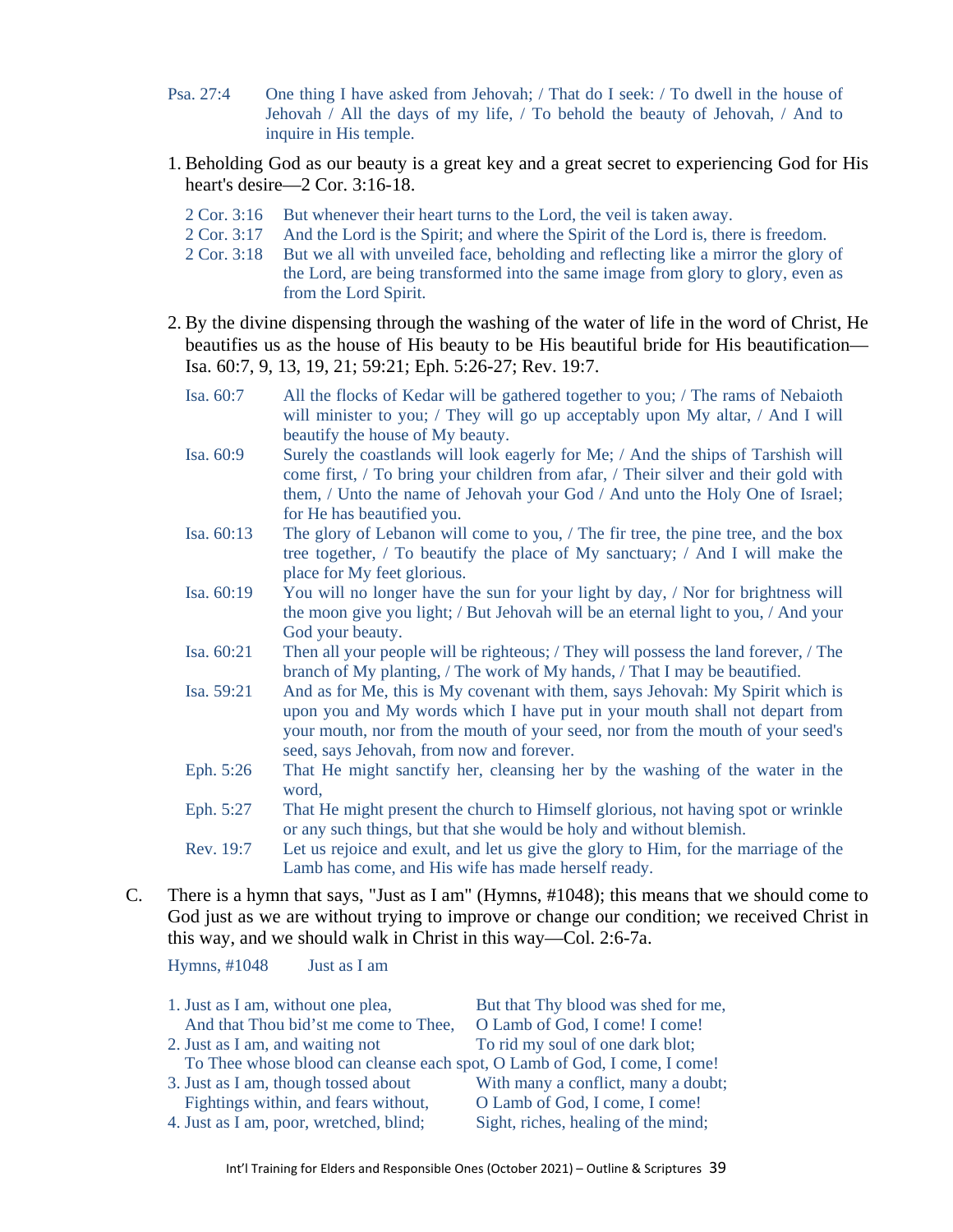| Yes, all I need, in Thee to find,   | O Lamb of God, I come, I come!          |
|-------------------------------------|-----------------------------------------|
| 5. Just as I am, Thou wilt receive, | Wilt welcome, pardon, cleanse, relieve; |
| Because Thy promise I believe,      | O Lamb of God, I come, I come!          |
| 6. Just as I am, Thy love unknown   | Has broken every barrier down;          |
| Now, to be Thine, yea, Thine alone, | O Lamb of God, I come, I come!          |
|                                     |                                         |

Col. 2:6 As therefore you have received the Christ, Jesus the Lord, walk in Him,

- Col. 2:7 Having been rooted and being built up in Him, and being established in the faith even as you were taught, abounding in thanksgiving.
- D. To pray is to come to the Lord just as we are; when we come to the Lord, we should lay our inner condition before Him and tell Him that we are short in every matter; even if we are weak, confused, sad, and speechless, we can still come to God; no matter what our inner condition is, we should bring it to God.
- E. Instead of caring about our condition, we need to enter into God's presence to contact Him by looking to Him, beholding Him, praising Him, giving thanks to Him, worshipping Him, and absorbing Him; then we will enjoy God's riches, taste His sweetness, receive Him as light and power, and be inwardly peaceful, bright, strong, and empowered; we will then learn the lesson of staying connected to Him when we are ministering the word to the saints—1 Pet. 4:10-11; 2 Cor. 2:17; 13:3.
	- 1 Pet. 4:10 Each one, as he has received a gift, ministering it among yourselves as good stewards of the varied grace of God.
	- 1 Pet. 4:11 If anyone speaks, as speaking oracles of God; if anyone ministers, as ministering out of the strength which God supplies; that in all things God may be glorified through Jesus Christ, to whom is the glory and the might forever and ever. Amen.
	- 2 Cor. 2:17 For we are not like the many, adulterating the word of God for profit; but as out of sincerity, but as out of God, before God we speak in Christ.
	- 2 Cor. 13:3 Since you seek a proof of the Christ who is speaking in me, who is not weak unto you but is powerful in you.

### **II. Colossians 2:6-7 reveals that Christ as the good land is the rich soil in which we have been rooted so that we may grow with the elements that we absorb from the soil—cf. 1 Cor. 3:6, 9; Col. 2:19:**

- Col. 2:6 As therefore you have received the Christ, Jesus the Lord, walk in Him,
- Col. 2:7 Having been rooted and being built up in Him, and being established in the faith even as you were taught, abounding in thanksgiving.
- 1 Cor. 3:6 I planted, Apollos watered, but God caused the growth.
- 1 Cor. 3:9 For we are God's fellow workers; you are God's cultivated land, God's building.
- Col. 2:19 And…holding the Head, out from whom all the Body, being richly supplied and knit together by means of the joints and sinews, grows with the growth of God.
- A. By working together with God, Paul planted the believers as the living plants into Christ as the soil; God put us, the living plants, into Christ as the soil (1 Cor. 1:30; Rom. 6:4-5) so that we may grow in Christ as life (Eph. 4:15-16) and be transformed in life to become precious materials for God's building (1 Cor. 3:12).
	- 1 Cor. 1:30 But of Him you are in Christ Jesus, who became wisdom to us from God: both righteousness and sanctification and redemption,
	- Rom. 6:4 We have been buried therefore with Him through baptism into His death, in order that just as Christ was raised from the dead through the glory of the Father, so also we might walk in newness of life.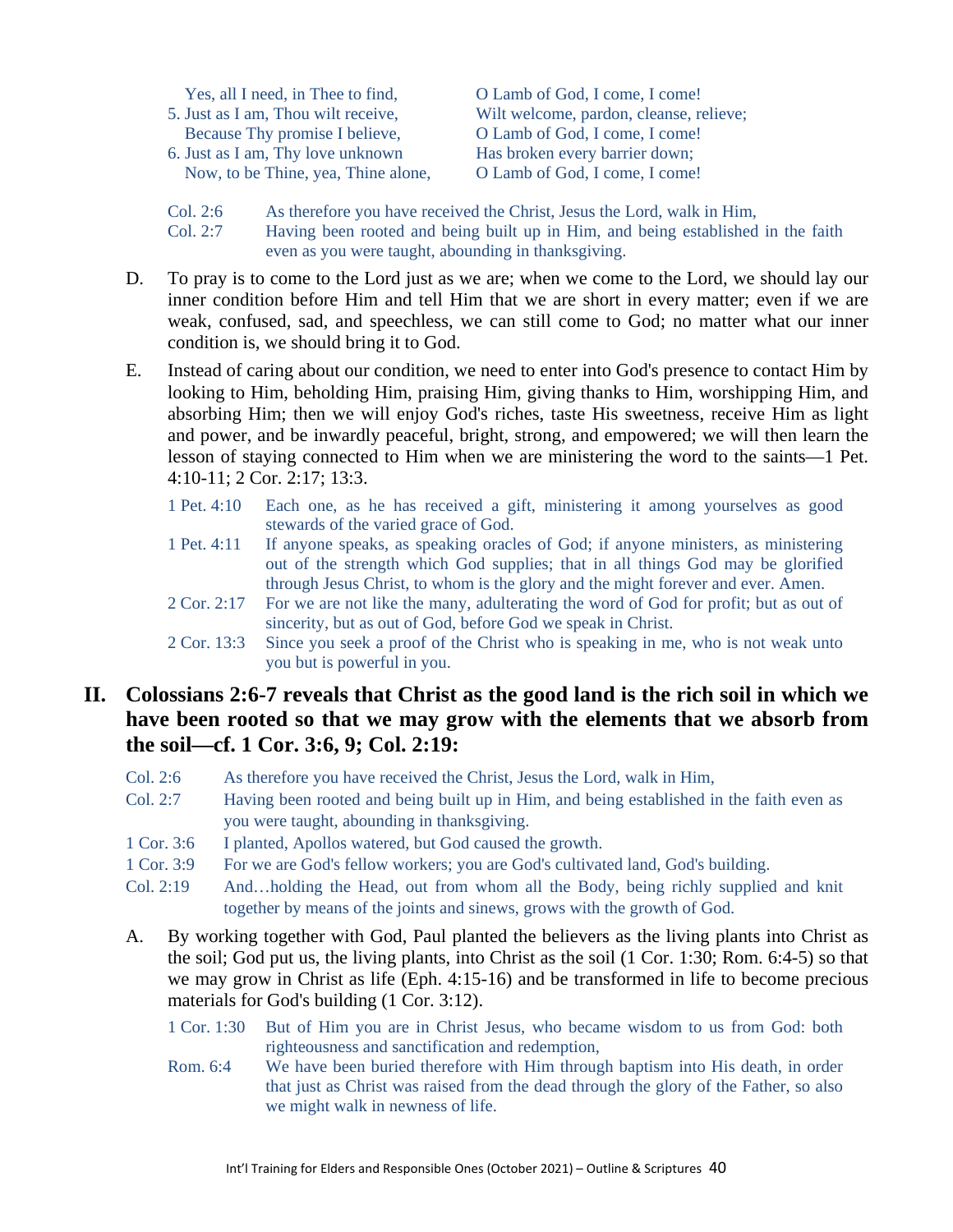- Rom. 6:5 For if we have grown together with Him in the likeness of His death, indeed we will also be in the likeness of His resurrection,
- Eph. 4:15 But holding to truth in love, we may grow up into Him in all things, who is the Head, Christ,
- Eph. 4:16 Out from whom all the Body, being joined together and being knit together through every joint of the rich supply and through the operation in the measure of each one part, causes the growth of the Body unto the building up of itself in love.
- 1 Cor. 3:12 But if anyone builds upon the foundation gold, silver, precious stones, wood, grass, stubble,
- B. According to God's economy, the one who trusts in the Lord is like a tree planted by water, signifying God as the fountain of living waters (Jer. 2:13; 17:7-8); a tree grows beside a river by absorbing all the riches of the water; this is a picture of God's economy, which is carried out by His divine dispensing (cf. Isa. 57:20-21 with footnote 1 on v. 20; 55:7; 12:1-6; John 4:10, 14; 7:37-38; 1 Cor. 12:13).
	- Jer. 2:13 For My people have committed two evils: / They have forsaken Me, / The fountain of living waters, / To hew out for themselves cisterns, / Broken cisterns, / Which hold no water.
	- Jer. 17:7 Blessed is the man who trusts in Jehovah / And whose trust Jehovah is.
	- Jer. 17:8 And he will be like a tree transplanted beside water, / Which sends out its roots by a stream, / And will not be afraid when heat comes; / For its leaves remain flourishing, / And it will not be anxious in the year of drought / And will not cease to bear fruit.
	- Isa. 57:20 But the wicked1 are like the tossed sea, / For it cannot be calm, / And its waters toss up mire and mud.
	- Isa. 57:21 There is no peace, says my God, for the wicked.
	- Isa. 57:20 footnote 1 "The evil condition of the wicked is that they do not come to the Lord to eat and enjoy the Lord (cf. 55:1-2). They do many things, but they do not come to contact the Lord, to take Him, to receive Him, to taste Him, and to enjoy Him. In the sight of God, nothing is more evil than this. Cf. note 71 in ch. 55."
	- Isa. 55:7 Let the wicked forsake his way, / And the evildoer, his thoughts; / And let him return to Jehovah, and He will have compassion on him; / And to our God, for He will pardon abundantly.
	- Isa. 12:1 And you will say in that day, / I will praise You, O Jehovah. You were angry with me, / But Your anger has turned and You have consoled me.
	- Isa. 12:2 God is now my salvation; / I will trust and not dread; / For Jah Jehovah is my strength and song, / And He has become my salvation.
	- Isa. 12:3 Therefore you will draw water with rejoicing / From the springs of salvation,
	- Isa. 12:4 And you will say in that day, / Give thanks to Jehovah; call upon His name! / Make His deeds known among the peoples; / Remind them that His name is exalted.
	- Isa. 12:5 Sing psalms to Jehovah, for He has done something majestic! / Let it be made known in all the earth!
	- Isa. 12:6 Cry out and give a ringing shout, O inhabitant of Zion, / For great in your midst is the Holy One of Israel.
	- John 4:10 Jesus answered and said to her, If you knew the gift of God and who it is who says to you, Give Me a drink, you would have asked Him, and He would have given you living water.
	- John 4:14 But whoever drinks of the water that I will give him shall by no means thirst forever; but the water that I will give him will become in him a fountain of water springing up into eternal life.
	- John 7:37 Now on the last day, the great day of the feast, Jesus stood and cried out, saying, If anyone thirsts, let him come to Me and drink.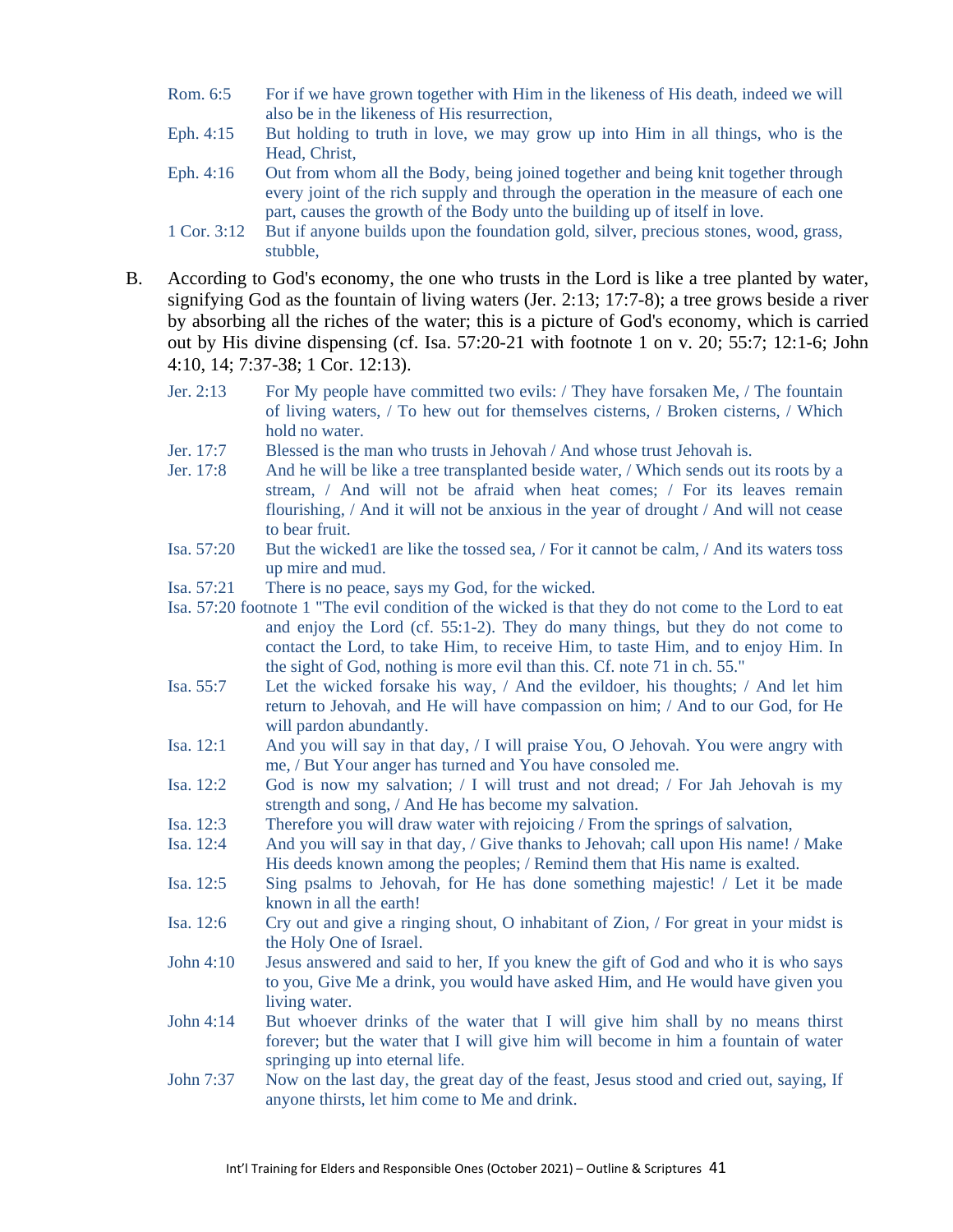John 7:38 He who believes into Me, as the Scripture said, out of his innermost being shall flow rivers of living water.

1 Cor. 12:13 For also in one Spirit we were all baptized into one body, whether Jews or Greeks, whether slaves or free, and were all given to drink one Spirit.

C. In order to receive the divine dispensing, we as the trees must absorb God as the water (cf. 3:6); the riches of the supplying God dispensed into us as the trees constitute us with God's divinity and cause us to grow with the growth of God (Col. 2:19); in this way we and God become one, having the same element, essence, constitution, and appearance (Rev. 4:3; 21:11).

1 Cor. 3:6 I planted, Apollos watered, but God caused the growth.

- Col. 2:19 And…holding the Head, out from whom all the Body, being richly supplied and knit together by means of the joints and sinews, grows with the growth of God.
- Rev. 4:3 And He who was sitting was like a jasper stone and a sardius in appearance, and there was a rainbow around the throne like an emerald in appearance.
- Rev. 21:11 Having the glory of God. Her light was like a most precious stone, like a jasper stone, as clear as crystal.
- D. If a plant does not absorb nutrients from the soil, the plant cannot grow; likewise, if we do not receive what comes out of Christ as the Head, the Body cannot grow; holding the Head is, therefore, equal to being rooted in Christ as the soil; to hold the Head is to remain in Christ, staying intimately connected to Him without any insulation between us and Him— Col. 2:19.

Col. 2:19 And…holding the Head, out from whom all the Body, being richly supplied and knit together by means of the joints and sinews, grows with the growth of God.

E. The growth of the Body depends on the growth of God, the addition of God, the increase of God, within us; God's building is "growing into a holy temple in the Lord" in whom we also "are being built together into a dwelling place of God in spirit" by our absorbing the riches of Christ; the actual building of the house of God is by the believers' growth in life—Eph. 2:21- 22.

Eph. 2:21 In whom all the building, being fitted together, is growing into a holy temple in the Lord;

Eph. 2:22 In whom you also are being built together into a dwelling place of God in spirit.

F. Individual growth becomes corporate growth; if all the members grow individually, the Body will be built up corporately—Hymns, #395 and #840.

Hymns, #395 O Jesus Christ, grow Thou in me

- 1. O Jesus Christ, grow Thou in me, And all things else recede; My heart be daily nearer Thee, From sin be daily freed. Each day let Thy supporting might My weakness still embrace; My darkness vanish in Thy light, Thy life my death efface.
- 2. In Thy bright beams which on me fall, Fade every evil thought; That I am nothing, Thou art all, I would be daily taught.
- 3. More of Thy glory let me see, Thou Holy, Wise, and True; I would Thy living image be, In joy and sorrow too.
- 4. Fill me with gladness from above, Hold me by strength divine; Lord, let the glow of Thy great love Through all my being shine.
- 5. Make this poor self grow less and less, Be Thou my life and aim; Oh, make me daily through Thy grace More meet to bear Thy name.

Hymns, #840 The Church-Her Building 1. Freed from self and Adam's nature, Lord, I would be built by Thee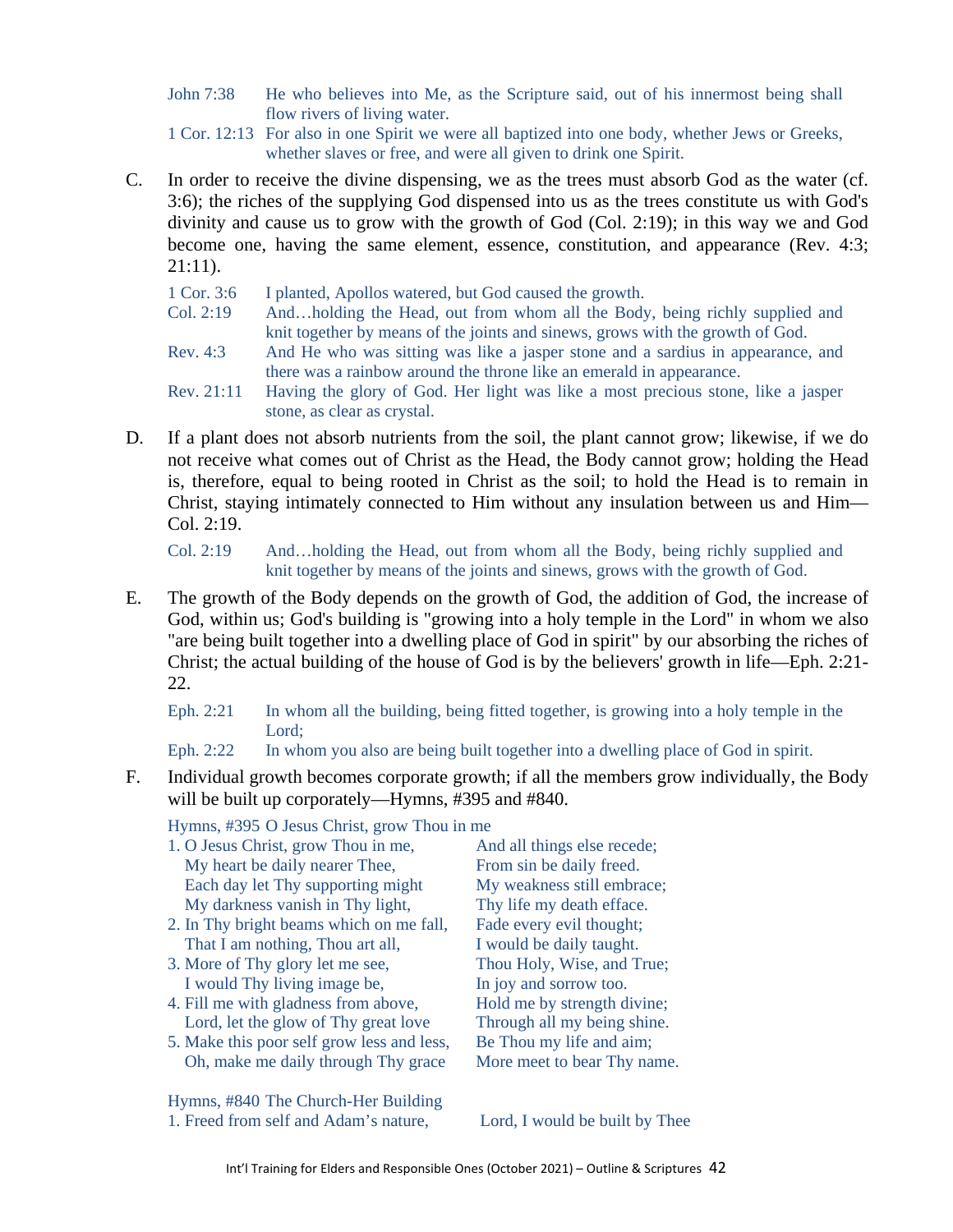With the saints into Thy temple, Where Thy glory we shall see. From peculiar traits deliver, From my independent ways, That a dwelling place for Thee, Lord, We will be thru all our days.

- 2. By Thy life and by its flowing I can grow and be transformed, With the saints coordinated, Builded up, to Thee conformed; Keep the order in the Body, There to function in Thy will, Ever serving, helping others, All Thy purpose to fulfill.
- 3. In my knowledge and experience I would not exalted be, But submitting and accepting Let the Body balance me; Holding fast the Head, and growing With His increase, in His way, By the joints and bands supplying, Knit together day by day.
- 4. By Thy Spirit daily strengthened In the inner man with might, Ever of Thy riches taking, Unto all Thy fulness filled,
- 5. In God's house and in Thy Body Builded up I long to be, That within this corporate vessel All shall then Thy glory see; That Thy Bride, the glorious city, May appear upon the earth, As a lampstand brightly beaming To express to all Thy worth.

I would know Thy love surpassing, Know Thy breadth and length and height; Ever growing into manhood, That Thy Body Thou may build.

G. Colossians 2:7 puts being rooted and being built up together; this is because being rooted is for growing, and growing is genuine building (Eph. 4:15-16; 1 Cor. 3:6, 9); the only way to become deeply rooted in Christ is to contact Him as the soil in order to daily absorb the water in the word (Eph. 5:26); in this way we "take root downward and bear fruit upward" (Isa. 37:31).

| Col. 2:7 | Having been rooted and being built up in Him, and being established in the faith |
|----------|----------------------------------------------------------------------------------|
|          | even as you were taught, abounding in thanksgiving.                              |

- Eph. 4:15 But holding to truth in love, we may grow up into Him in all things, who is the Head, Christ,
- Eph. 4:16 Out from whom all the Body, being joined together and being knit together through every joint of the rich supply and through the operation in the measure of each one part, causes the growth of the Body unto the building up of itself in love.
- 1 Cor. 3:6 I planted, Apollos watered, but God caused the growth.
- 1 Cor. 3:9 For we are God's fellow workers; you are God's cultivated land, God's building.
- Eph. 5:26 That He might sanctify her, cleansing her by the washing of the water in the word,
- Isa. 37:31 And the remnant of those who have escaped of the house of Judah will again take root downward and bear fruit upward.
- H. We need to take time to absorb Christ day by day by having a personal and private time with Him (Matt. 6:6; 14:22-23; Mark 1:35) so that spontaneously we will walk in Christ and live out Christ for the corporate expression of Christ (Col. 2:6-7):

| Matt. 6:6   | But you, when you pray, enter into your private room, and shut your door and pray<br>to your Father who is in secret; and your Father who sees in secret will repay you. |
|-------------|--------------------------------------------------------------------------------------------------------------------------------------------------------------------------|
| Matt. 14:22 | And immediately He compelled the disciples to step into the boat and to go before                                                                                        |
|             | Him to the other side, while He sent the crowds away.                                                                                                                    |
| Matt. 14:23 | And after He sent the crowds away, He went up to the mountain privately to pray.                                                                                         |
|             | And when night fell, He was there alone.                                                                                                                                 |
| Mark 1:35   | And rising very early in the morning, while it was still night, He went out and went                                                                                     |
|             | away to a deserted place, and there He prayed.                                                                                                                           |
| Col. 2:6    | As therefore you have received the Christ, Jesus the Lord, walk in Him,                                                                                                  |
| Col. 2:7    | Having been rooted and being built up in Him, and being established in the faith                                                                                         |
|             | even as you were taught, abounding in thanksgiving.                                                                                                                      |

1. Our daily need is to allow adequate time for prayer, which will enable us to absorb more of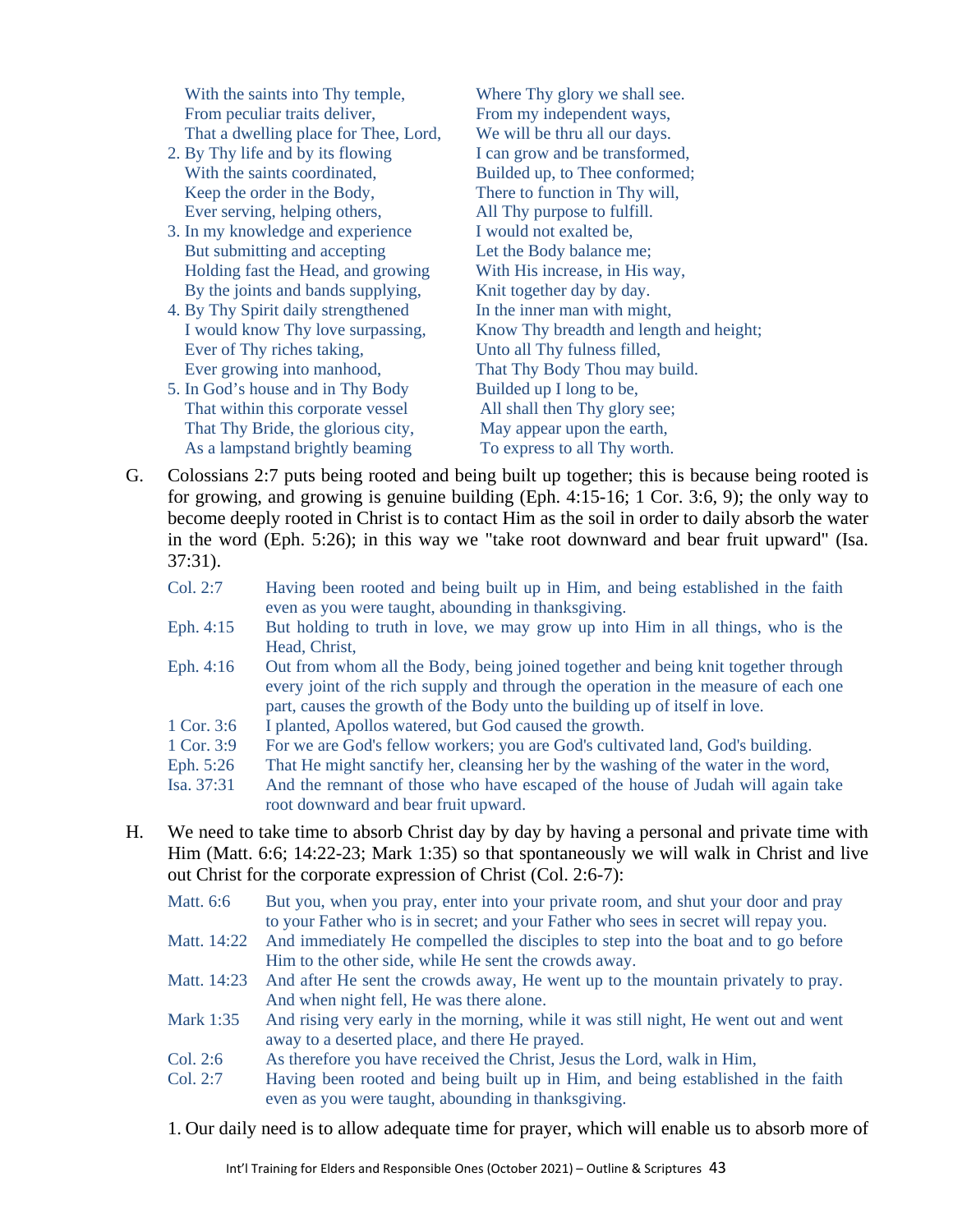the riches of our God; in the morning many saints may spend time with the Lord, but they may not absorb much of His riches because they are in too much of a hurry; we cannot absorb the riches of Christ into us as our nourishment if we are in a hurry—cf. Psa. 119:48, 97.

Psa. 119:48 And I will lift up my hand to Your commandments, which I love; / And I will muse upon Your statutes.

Psa. 119:97 Oh, how I love Your law! / All day long it is my musing.

- 2. We must spend more personal and private time with the Lord in order to absorb Him; we must exercise our spirit to spend more time in our spirit to adore the Lord, to praise Him, to offer thanks to Him, and to speak to Him freely; then God will give us the growth as we enjoy Him as our banquet—Matt. 22:4; Rev. 3:20.
	- Matt. 22:4 Again, he sent other slaves, saying, Tell those who have been called, Behold, I have prepared my dinner: my oxen and my fatted cattle have been slain, and all things are ready. Come to the wedding feast.
	- Rev. 3:20 Behold, I stand at the door and knock; if anyone hears My voice and opens the door, then I will come in to him and dine with him and he with Me.
- 3. The addition of God into us by receiving Him as our new nourishment and fresh enjoyment through His words of spirit, life, gladness, and joy (John 6:57, 63; Jer. 15:16) is the growth that He gives (Josh. 1:8-9; Psa. 119:15, 48).
	- John 6:57 As the living Father has sent Me and I live because of the Father, so he who eats Me, he also shall live because of Me.
	- John 6:63 It is the Spirit who gives life; the flesh profits nothing; the words which I have spoken to you are spirit and are life.
	- Jer. 15:16 Your words were found and I ate them, / And Your word became to me / The gladness and joy of my heart, / For I am called by Your name, / O Jehovah, God of hosts.
	- Josh. 1:8 This book of the law shall not depart from your mouth, but you shall muse upon it day and night so that you may be certain to do according to all that is written in it. For then you will make your way prosperous and then you will have success.
	- Josh. 1:9 Have I not commanded you? Be strong and take courage; do not be afraid or dismayed. For Jehovah your God is with you wherever you go.
	- Psa. 119:15 I will muse upon Your precepts / And regard Your ways.
	- Psa. 119:48 And I will lift up my hand to Your commandments, which I love; / And I will muse upon Your statutes.
- 4. If we spend a considerable amount of personal and private time with the Lord daily in order to absorb God, the salvation of His countenance will become the salvation of our countenance—42:5, 11.
	- Psa. 42:5 Why are you cast down, O my soul? / And why are you disquieted within me? / Hope in God, for I will yet praise Him / For the salvation of His countenance.
	- Psa. 42:11 Why are you cast down, O my soul? / And why are you disquieted within me? / Hope in God, for I will yet praise Him, / The salvation of my countenance and my God.
- **III. The meaning of prayer is also for us to express God; in Psalm 27:4 David says that he desired not only to behold the beauty of Jehovah but also "to inquire in His temple"; to inquire is to let God speak within us so that the words spoken to Him in prayer are actually God's speaking within us, God's expressions:**
	- Psa. 27:4 One thing I have asked from Jehovah; / That do I seek: / To dwell in the house of Jehovah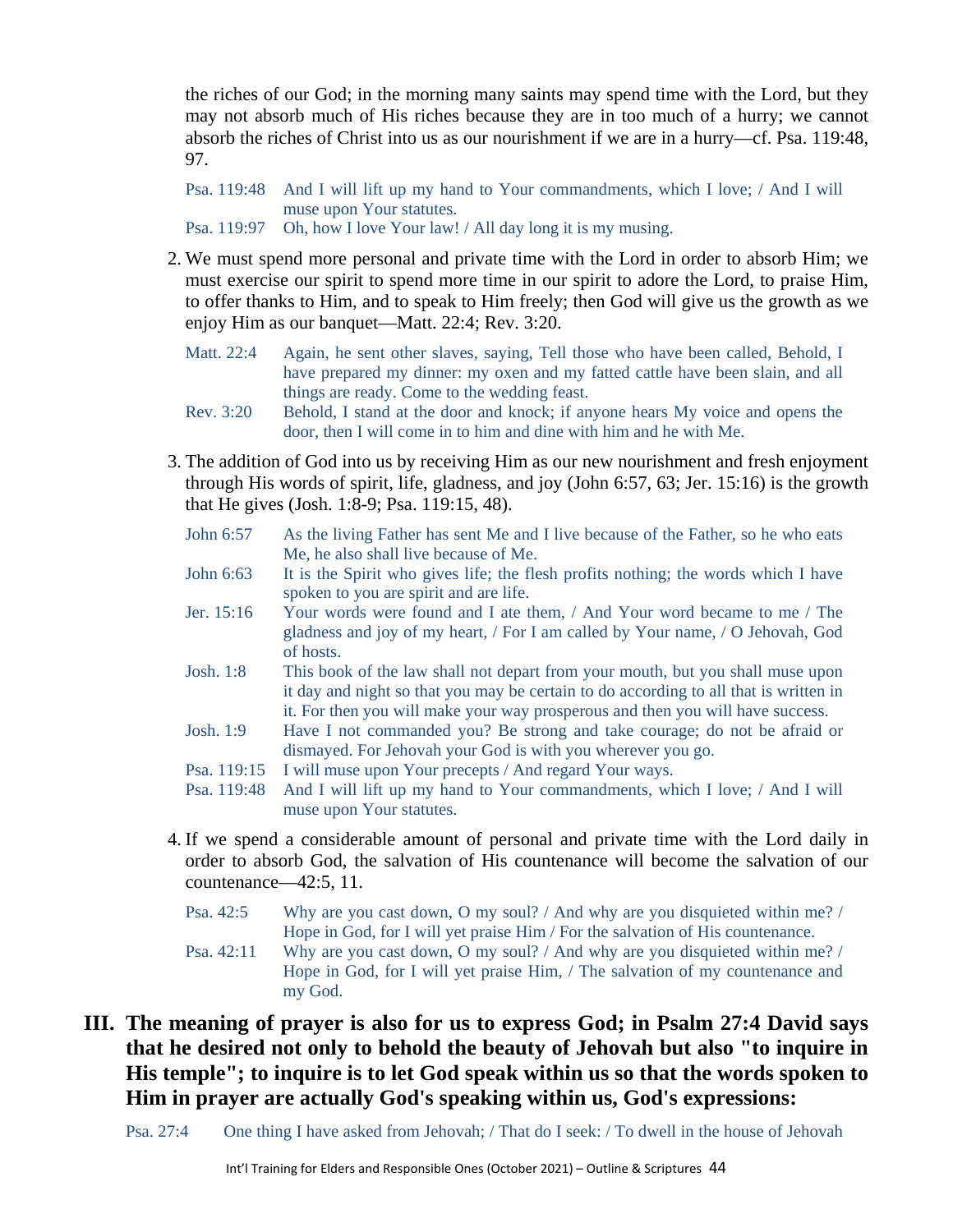/ All the days of my life, / To behold the beauty of Jehovah, / And to inquire in His temple.

A. Real prayer is our coming to God, letting God speak within us, and expressing to God what He has spoken back to Him—"When You say, Seek My face, / To You my heart says, Your face, O Jehovah, will I seek" (v. 8).

Psa. 27:8 When You say, Seek My face, / To You my heart says, Your face, O Jehovah, will I seek.

B. John 15:7 says, "If you abide in Me and My words abide in you, ask whatever you will, and it shall be done for you"; this verse presents three crucial points:

John 15:7 If you abide in Me and My words abide in you, ask whatever you will, and it shall be done for you.

- 1. First, we must abide in the Lord, which is to remain in fellowship with the Lord.
- 2. Second, the Lord's words must abide in us; when we abide in the Lord and are in constant fellowship with Him, He speaks within us.
- 3. Third, our asking the Lord comes from the Lord's speaking within us; if we are in fellowship with the Lord, He will speak within us, and then we will have the words with which to ask Him, that is, to pray to Him.
- C. When we really touch, contact, and absorb God, He will speak within us; then we pray according to His inner speaking; to pray is to go to God, meet Him, draw near to Him, commune with Him, and absorb Him so that He can speak to us inwardly; when we pray to Him with His words to us, our prayer expresses God.
- D. In our contact with the Lord, we need to learn the following principles:
	- 1. We should not direct the Lord in our prayer (cf. 2:4); instead, like Saul of Tarsus, we should ask, "What shall I do, Lord?" not "This is what I will do, Lord" (Acts 22:10).
		- John 2:4 And Jesus said to her, Woman, what do I have in this that concerns you? My hour has not yet come.
		- Acts 22:10 And I said, What shall I do, Lord? And the Lord said to me, Rise up and go into Damascus, and there it will be told to you concerning all the things which have been appointed to you to do.
	- 2. When we draw near to the Lord and contact Him, He causes us to see our needs and points out our problems, faults, stains, and sins; the way for us to take the living water is to confess these sins to the Lord—John 4:15-18.
		- John 4:15 The woman said to Him, Sir, give me this water so that I will not thirst nor come here to draw.
		- John 4:16 He said to her, Go, call your husband and come here.
		- John 4:17 The woman answered and said, I do not have a husband. Jesus said to her, You have well said, I do not have a husband,
		- John 4:18 For you have had five husbands, and the one you now have is not your husband; this you have said truly.
	- 3. When we draw near to the Lord to contact Him, we should seek the Lord Himself as the unseen spiritual matters, not the seen physical matters—6:27, 31-33; 2 Cor. 4:18; Heb. 11:27.
		- John 6:27 Work not for the food which perishes, but for the food which abides unto eternal life, which the Son of Man will give you; for Him has the Father, even God, sealed.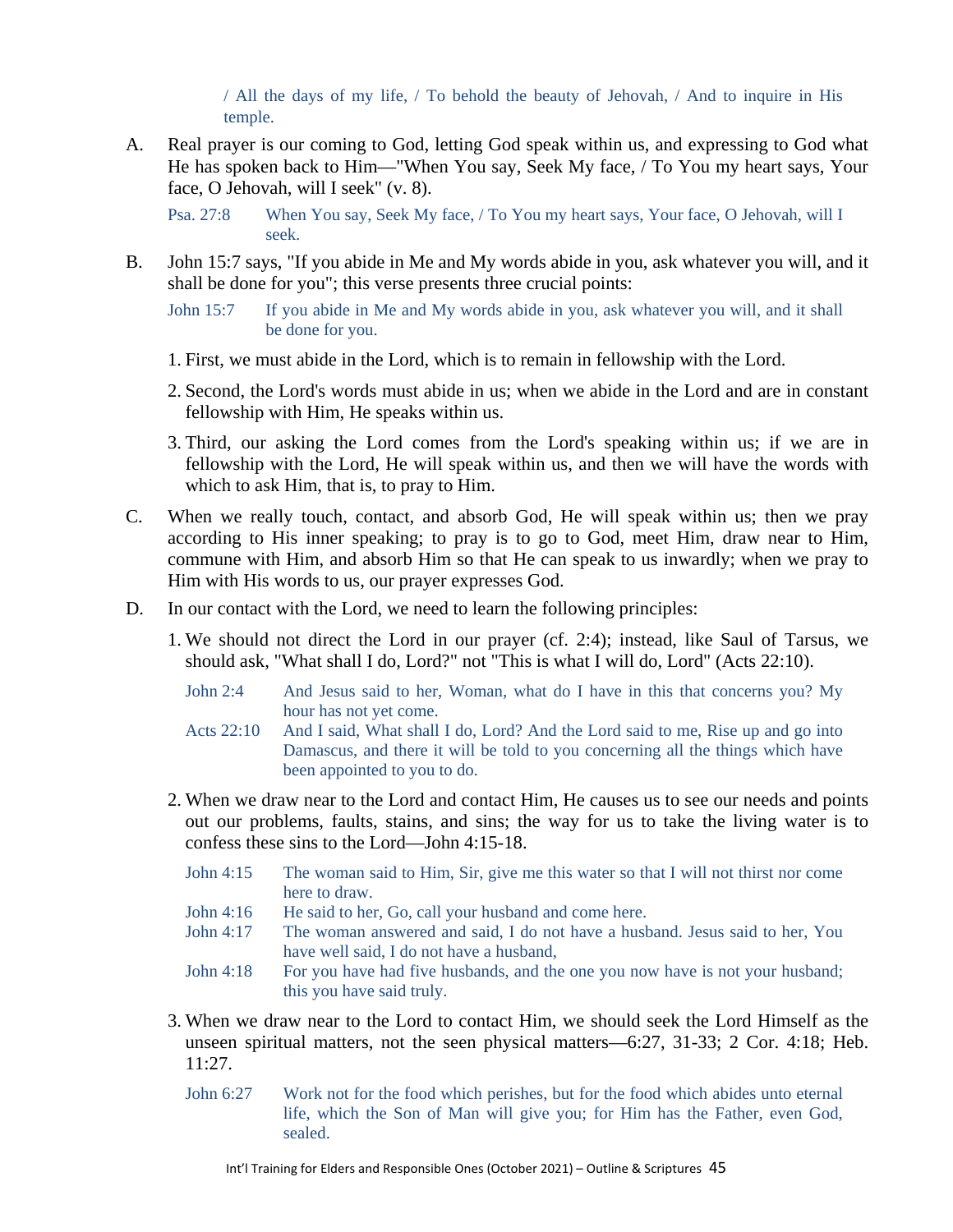- John 6:31 Our fathers ate the manna in the wilderness, as it is written, "He gave them bread out of heaven to eat."
- John 6:32 Jesus therefore said to them, Truly, truly, I say to you, Moses has not given you the bread out of heaven, but My Father gives you the true bread out of heaven.
- John 6:33 For the bread of God is He who comes down out of heaven and gives life to the world.
- 2 Cor. 4:18 Because we do not regard the things which are seen but the things which are not seen; for the things which are seen are temporary, but the things which are not seen are eternal.
- Heb. 11:27 By faith he left Egypt, not fearing the wrath of the king, for he persevered as one seeing the unseen One.
- 4. Human opinions frustrate the Lord's power, so not until we are hopelessly weak, an utter failure, and completely dead, will the Lord manifest Himself in us and to us as resurrection power—John 11:3, 5-6, 17, 21, 25-26, 32-35, 38, 41-44; 2 Cor. 1:8-9.
	- John 11:3 The sisters therefore sent to Him saying, Lord, behold, he whom You love is sick.
	- John 11:5 Now Jesus loved Martha and her sister and Lazarus.
	- John 11:6 When therefore He heard that he was sick, He remained at that time in the place where He was for two days.
	- John 11:17 Then when Jesus came, He found that he had already been in the tomb four days.
	- John 11:21 Then Martha said to Jesus, Lord, if You had been here, my brother would not have died.
	- John 11:25 Jesus said to her, I am the resurrection and the life; he who believes into Me, even if he should die, shall live;
	- John 11:26 And everyone who lives and believes into Me shall by no means die forever. Do you believe this?
	- John 11:32 Then Mary, when she came to where Jesus was, saw Him and fell at His feet, saying to Him, Lord, if You had been here, my brother would not have died.
	- John 11:33 Then Jesus, when He saw her weeping and the Jews who came with her weeping, was moved with indignation in His spirit and was troubled,
	- John 11:34 And He said, Where have you put him? They said to Him, Lord, come and see.
	- John 11:35 Jesus wept.
	- John 11:38 Jesus therefore, moved with indignation again in Himself, came to the tomb. Now it was a cave, and a stone was lying against it.
	- John 11:41 Then they took the stone away. And Jesus lifted up His eyes and said, Father, I thank You that You have heard Me.
	- John 11:42 And I knew that You always hear Me; but because of the crowd standing around, I said it, that they may believe that You have sent Me.
	- John 11:43 And when He had said these things, He cried out with a loud voice, Lazarus, come out!
	- John 11:44 And he who had died came out, bound hand and foot with cloths, and his face was bound about with a handkerchief. Jesus said to them, Loose him and let him go.
	- 2 Cor. 1:8 For we do not want you to be ignorant, brothers, of our affliction which befell us in Asia, that we were excessively burdened, beyond our power, so that we despaired even of living.
	- 2 Cor. 1:9 Indeed we ourselves had the response of death in ourselves, that we should not base our confidence on ourselves but on God, who raises the dead;
- 5. When we draw near to the Lord, we need to let Him do what He wills in us—John 13:6-9; Luke 1:37-38.
	- John 13:6 He came then to Simon Peter. Peter said to Him, Lord, do You wash my feet?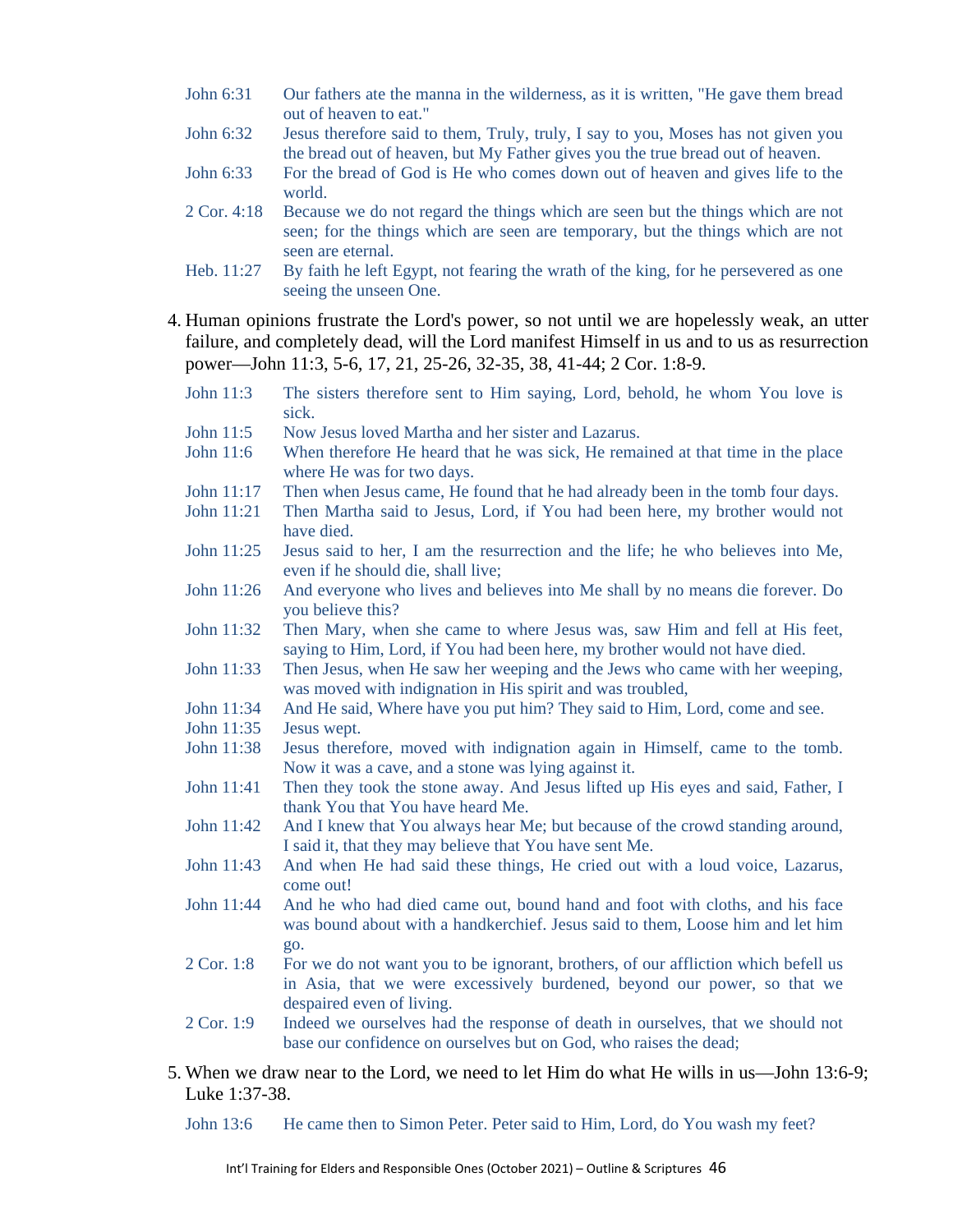- John 13:7 Jesus answered and said to him, What I am doing you do not know now, but you will know after these things.
- John 13:8 Peter said to Him, You shall by no means wash my feet forever. Jesus answered him, Unless I wash you, you have no part with Me.
- John 13:9 Simon Peter said to Him, Lord, not my feet only, but also my hands and my head.
- Luke 1:37 Because no word will be impossible with God.
- Luke 1:38 And Mary said, Behold, the slave of the Lord. May it happen to me according to your word. And the angel departed from her.
- 6. Even when we are cold and indifferent toward the Lord or have fallen into the world, He will manifest Himself to us; we may fail and change, but the Lord never fails or changes— John 21:1-25; Isa. 49:15-16; Jer. 31:3.
	- John 21:1 After these things Jesus manifested Himself again to the disciples at the Sea of Tiberias. And He manifested Himself in this way:
	- John 21:2 Simon Peter and Thomas, called Didymus, and Nathanael from Cana of Galilee and the sons of Zebedee and two others of His disciples were there together.
	- John 21:3 Simon Peter said to them, I am going fishing. They said to him, We also are coming with you. They went forth and got into the boat, and that night they caught nothing.
	- John 21:4 Now as soon as the morning broke, Jesus stood on the shore; however the disciples did not know that it was Jesus.
	- John 21:5 Then Jesus said to them, Little children, you do not have any fish to eat, do you? They answered Him, No.
	- John 21:6 And He said to them, Cast the net on the right side of the boat, and you will find some. They cast therefore, and they were no longer able to haul it in because of the abundance of fish.
	- John 21:7 Then that disciple whom Jesus loved said to Peter, It is the Lord! Therefore when Simon Peter heard that it was the Lord, he put his outer garment around himself, for he was naked; and he threw himself into the sea.
	- John 21:8 But the other disciples came in the little boat, for they were not far from the land, but about two hundred cubits away, dragging the net of fish.
	- John 21:9 Then when they got out onto the land, they saw a fire of coals laid there, and fish lying on it and bread.
	- John 21:10 Jesus said to them, Bring some of the fish that you have just now caught.
	- John 21:11 Simon Peter therefore went up and hauled the net to the land full of large fish, a hundred and fifty-three; and though there were so many, the net was not torn.
	- John 21:12 Jesus said to them, Come and have breakfast. But none of the disciples dared to inquire of Him, Who are you? knowing that it was the Lord.
	- John 21:13 Jesus came and took the bread and gave it to them, and the fish likewise.
	- John 21:14 This was now the third time that Jesus was manifested to the disciples after He had been raised from the dead.
	- John 21:15 Then when they had eaten breakfast, Jesus said to Simon Peter, Simon, son of John, do you love Me more than these? He said to Him, Yes, Lord, You know that I love You. He said to him, Feed My lambs.
	- John 21:16 He said to him again a second time, Simon, son of John, do you love Me? He said to Him, Yes, Lord, You know that I love You. He said to him, Shepherd My sheep.
	- John 21:17 He said to him the third time, Simon, son of John, do you love Me? Peter was grieved that He said to him the third time, Do you love Me? And he said to Him, Lord, You know all things; You know that I love You. Jesus said to him, Feed My sheep.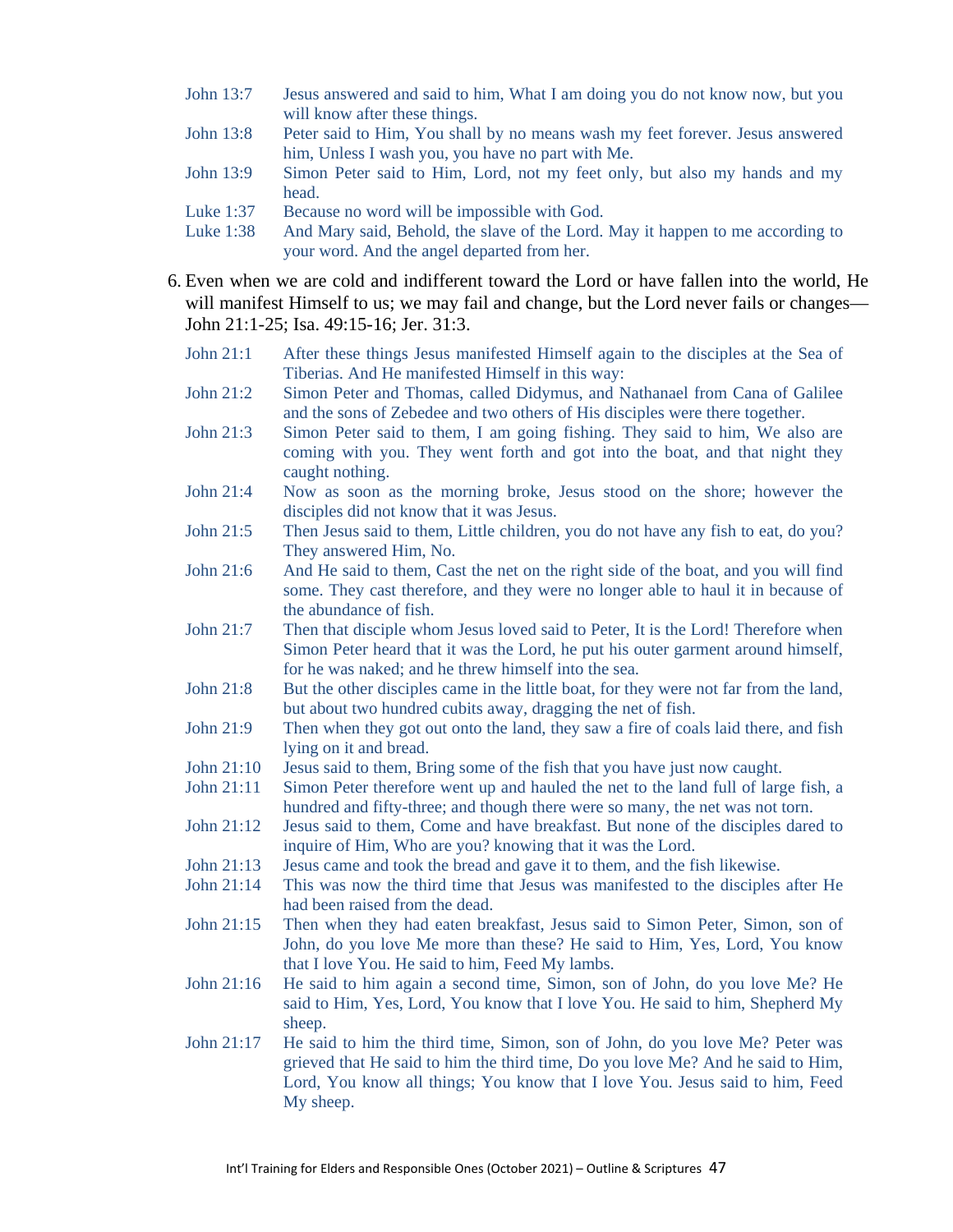- John 21:18 Truly, truly, I say to you, When you were younger, you girded yourself and walked where you wished; but when you grow old, you will stretch out your hands, and another will gird you and carry you where you do not wish to go.
- John 21:19 Now this He said, signifying by what kind of death he would glorify God. And when He had said this, He said to him, Follow Me.
- John 21:20 Peter, turning around, saw the disciple whom Jesus loved following, who also reclined on His breast at the supper and said, Lord, who is the one betraying You?
- John 21:21 Peter therefore, seeing him, said to Jesus, Lord, and what about this man?
- John 21:22 Jesus said to him, If I want him to remain until I come, what is that to you? You follow Me.
- John 21:23 This word therefore went out among the brothers, that that disciple would not die, yet Jesus did not say to him that he would not die, but, If I want him to remain until I come, what is that to you?
- John 21:24 This is the disciple who testifies concerning these things, and the one who has written these things; and we know that his testimony is true.
- John 21:25 And there are also many other things which Jesus did, which, if they were written one by one, I suppose that not even the world itself could contain the books written.
- Isa. 49:15 Can a woman forget her nursing child, / That she would not have compassion on the son of her womb? / Even though they may forget, / Yet I will not forget you.
- Isa. 49:16 Indeed, I have engraved you upon the palms of My hands; / Your walls are continually before Me.
- Jer. 31:3 Jehovah appeared to me from afar, saying, / Indeed I have loved you with an eternal love, / Therefore I have drawn you with lovingkindness.

E. Inquiring prayers honor God; David knew how to pray because he often inquired of Jehovah (1 Sam. 23:2, 4; 30:8; 2 Sam. 2:1; 5:19, 23); after God spoke to David through Nathan the prophet, David "sat before Jehovah" (7:18) and told the Lord, "Do as You have spoken" (v. 25b); he then told the Lord that because of His speaking, "Your servant has found it in his heart to pray this prayer to You" (v. 27).

- 1 Sam. 23:2 And David inquired of Jehovah, saying, Shall I go and strike these Philistines? And Jehovah said to David, Go and strike the Philistines, and save Keilah.
- 1 Sam. 23:4 So David inquired yet again of Jehovah. And Jehovah answered him and said, Rise up; go down to Keilah, for I have delivered the Philistines into your hand.
- 1 Sam. 30:8 And David inquired of Jehovah, saying, Shall I pursue after this band? Will I overtake them? And He said to him, Pursue, for you will certainly overtake them, and you will certainly deliver them.
- 2 Sam. 2:1 And after this David inquired of Jehovah, saying, Shall I go up into one of the cities of Judah? And Jehovah said to him, Go up. And David said, Where shall I go up? And He said, To Hebron.
- 2 Sam. 5:19 Then David inquired of Jehovah, saying, Shall I go up against the Philistines? Will You deliver them into my hand? And Jehovah said to David, Go up, for I will certainly deliver the Philistines into your hand.
- 2 Sam. 5:23 And David inquired of Jehovah, and He said, You shall not go up; go around behind them and come upon them opposite the balsam trees.
- 2 Sam. 7:18 Then King David went and sat before Jehovah; and he said, Who am I, O Lord Jehovah, and what is my house that You have brought me this far?
- 2 Sam. 7:25 And now, O Jehovah God, confirm forever the word which You have spoken concerning Your servant and concerning his house, and do as You have spoken.
- 2 Sam. 7:27 For You, O Jehovah of hosts, God of Israel, have revealed to Your servant, saying, I will build you a house; therefore Your servant has found it in his heart to pray this prayer to You.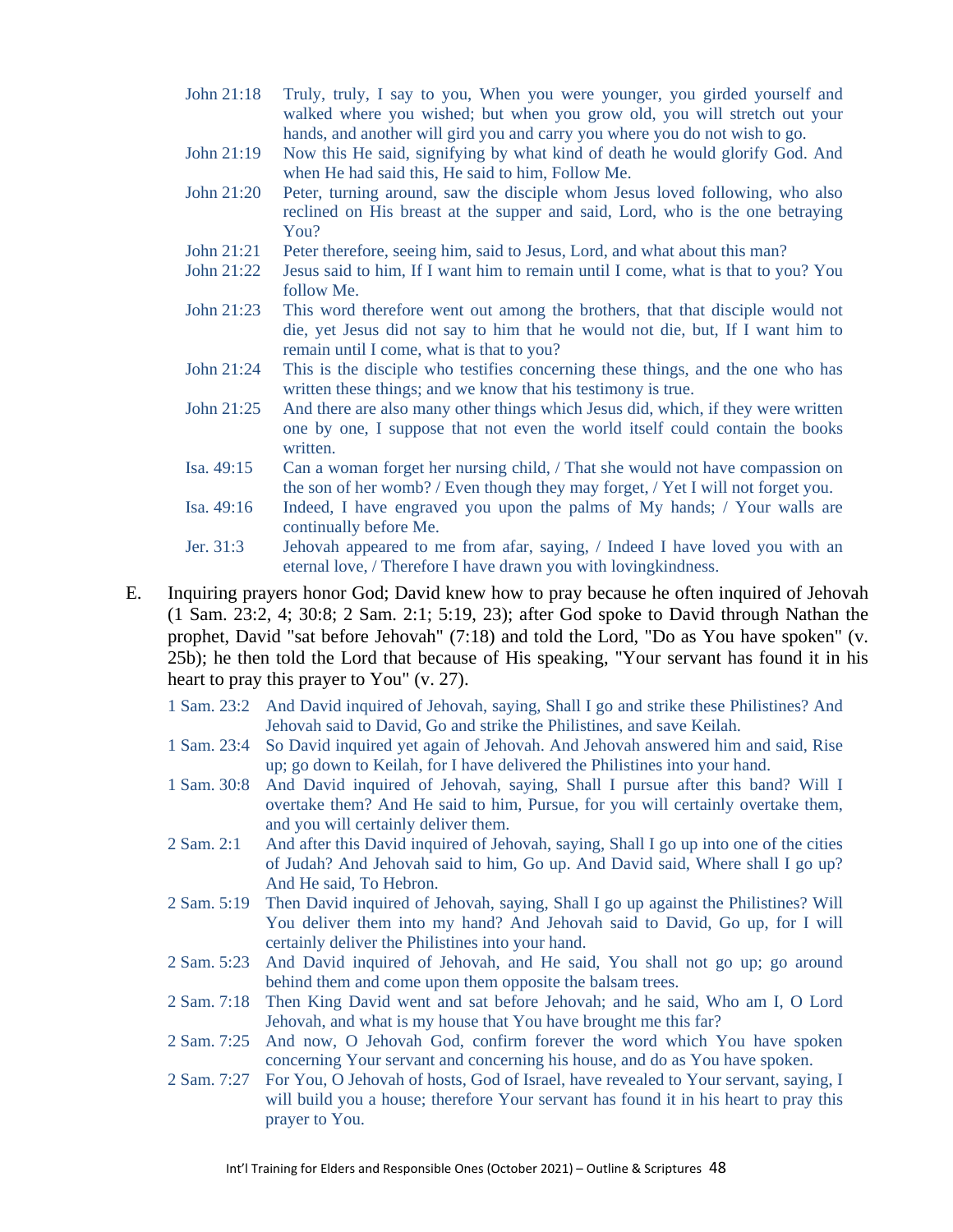### **IV. The best prayer is to pray to God as a friend; Abraham was the friend of God; in Genesis 18 the God of heaven humbled Himself in order to befriend Abraham:**

- Gen. 18:1 And Jehovah appeared to him by the oaks of Mamre as he was sitting at the entrance of his tent in the heat of the day.
- Gen. 18:2 And he lifted up his eyes and looked, and there were three men standing opposite him. And when he saw them, he ran from the entrance of the tent to meet them. And he bowed down to the earth
- Gen. 18:3 And said, My Lord, if I have found favor in Your sight, please do not pass on from Your servant.
- Gen. 18:4 Please let a little water be fetched, and do wash your feet, and rest yourselves under the tree.
- Gen. 18:5 And let me fetch a morsel of bread that you may sustain yourselves. After that you may pass on, since you have come to your servant. So they said, Do as you have said.
- Gen. 18:6 And Abraham hurried into the tent to Sarah and said, Quickly prepare three measures of fine flour, knead it, and make cakes.
- Gen. 18:7 And Abraham ran to the herd and took a calf, tender and good, and gave it to the servant, and he hurried to prepare it.
- Gen. 18:8 And he took curds and milk and the calf which he had prepared, and set them before them; and he stood by them under the tree while they ate.
- Gen. 18:9 And they said to him, Where is Sarah your wife? And he said, There, in the tent.
- Gen. 18:10 And He said, I will certainly return to you according to the time of life, and then Sarah your wife shall have a son. And Sarah was listening at the entrance of the tent, which was behind Him.
- Gen. 18:11 Now Abraham and Sarah were old and advanced in age; it had ceased to be with Sarah according to the manner of women.
- Gen. 18:12 And Sarah laughed within herself, saying, After I have become old, shall I have pleasure, my lord being old also?
- Gen. 18:13 And Jehovah said to Abraham, Why did Sarah laugh, saying, Shall I indeed bear a child when I am old?
- Gen. 18:14 Is anything too marvelous for Jehovah? At the appointed time I will return to you, according to the time of life, and Sarah shall have a son.
- Gen. 18:15 Then Sarah denied it, saying, I did not laugh; for she was afraid. And He said, No, but you did laugh.
- Gen. 18:16 And the men rose up from there and looked down upon Sodom. And Abraham walked with them to send them away.
- Gen. 18:17 And Jehovah said, Shall I hide from Abraham what I am about to do,
- Gen. 18:18 Since Abraham will indeed become a great and mighty nation, and all the nations of the earth will be blessed in him?
- Gen. 18:19 For I know him, that he will command his children and his household after him to keep the way of Jehovah by doing righteousness and justice, that Jehovah may bring upon Abraham what He has spoken concerning him.
- Gen. 18:20 And Jehovah said, The cry of Sodom and Gomorrah, how great it is; and their sin, how very heavy it is!
- Gen. 18:21 I shall go down and see whether they have done altogether according to its outcry, which has come to Me; and if not, I will know.
- Gen. 18:22 And the men turned from there and went toward Sodom, while Abraham remained standing before Jehovah.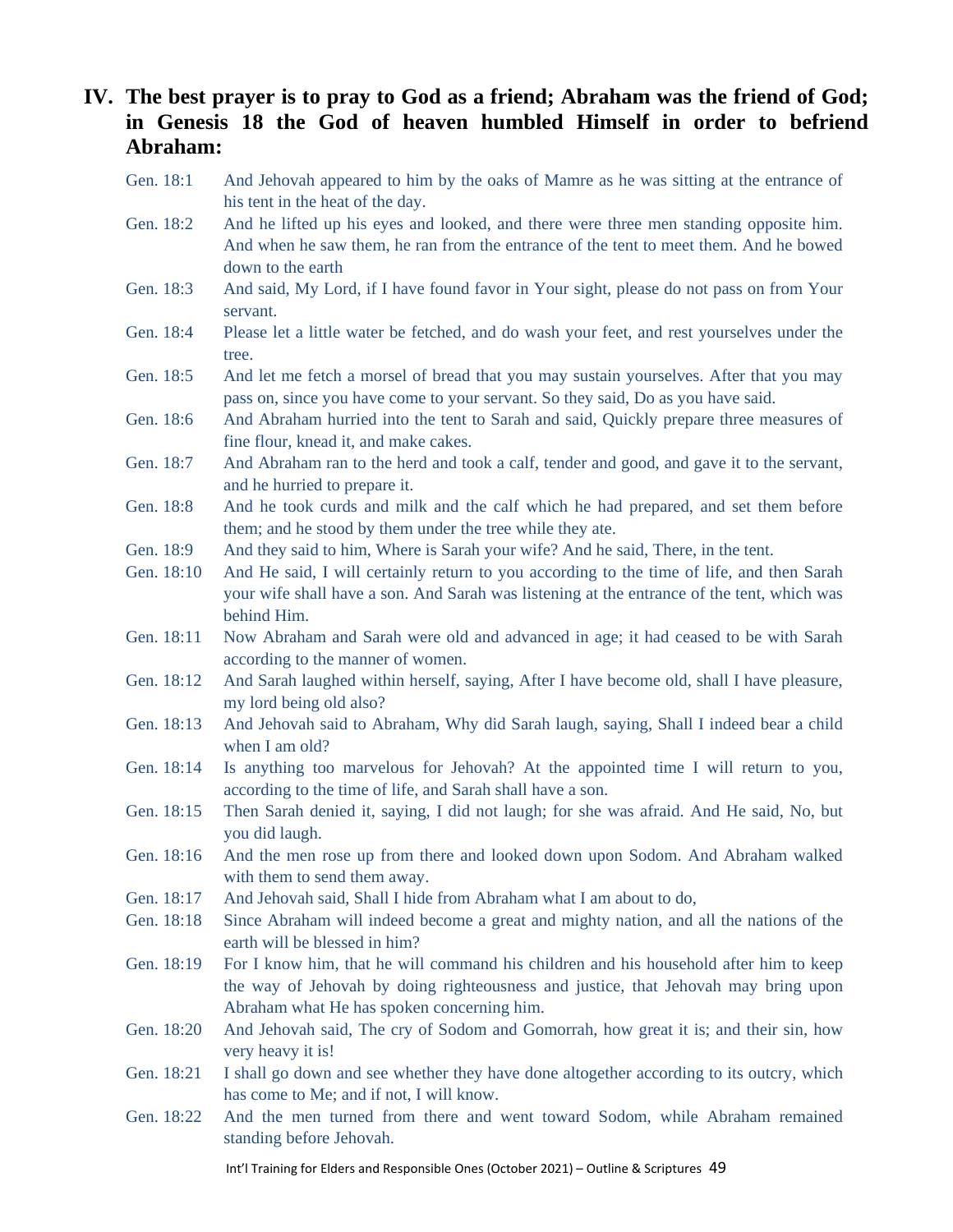- Gen. 18:23 And Abraham came near and said, Will You indeed destroy the righteous with the wicked?
- Gen. 18:24 Suppose there are fifty righteous within the city; will You indeed destroy and not spare the place for the sake of the fifty righteous who are in it?
- Gen. 18:25 Far be it from You to do such a thing, to put to death the righteous with the wicked, so that the righteous should be as the wicked. Far be it from You! Shall the Judge of all the earth not do justly?
- Gen. 18:26 And Jehovah said, If I find in Sodom fifty righteous within the city, then I will spare the whole place for their sake.
- Gen. 18:27 And Abraham answered and said, Now behold, I have taken it upon myself to speak to the Lord, though I am but dust and ashes.
- Gen. 18:28 Suppose the fifty righteous are lacking five, will You destroy the whole city because of five? And He said, I will not destroy it if I find forty-five there.
- Gen. 18:29 And he spoke to Him yet again and said, Suppose forty are found there? And He said, I will not do it, because of the forty.
- Gen. 18:30 And he said, Oh may the Lord not be angry if I speak. Suppose thirty are found there? And He said, I will not do it if I find thirty there.
- Gen. 18:31 And he said, Now behold, I have taken it upon myself to speak to the Lord. Suppose twenty are found there? And He said, I will not destroy it, because of the twenty.
- Gen. 18:32 And he said, Oh let the Lord not be angry if I speak yet once more. Suppose ten are found there? And He said, I will not destroy it, because of the ten.
- Gen. 18:33 And Jehovah went away as soon as He had finished speaking with Abraham, and Abraham returned to his place.
- A. After he was circumcised and his natural strength was terminated, Abraham lived in intimate fellowship with God and became God's friend—13:3-4, 18; 17:1-16; 2 Chron. 20:7; Isa. 41:8; James 2:23.
	- Gen. 13:3 And he continued on his journey from the Negev as far as Bethel, to the place where his tent had been at the beginning, between Bethel and Ai,
	- Gen. 13:4 To the place of the altar, which he had made there formerly; and there Abram called on the name of Jehovah.
	- Gen. 13:18 And Abram moved his tent and came and dwelt by the oaks of Mamre, which are in Hebron, and there he built an altar to Jehovah.
	- Gen. 17:1 And when Abram was ninety-nine years old, Jehovah appeared to Abram and said to him, I am the All-sufficient God; / Walk before Me, and be perfect.
	- Gen. 17:2 And I will make My covenant between Me and you, / And I will multiply you exceedingly.
	- Gen. 17:3 And Abram fell on his face, and God talked with him, saying,
	- Gen. 17:4 As for Me, this is My covenant with you, / And you shall become the father of a multitude of nations.
	- Gen. 17:5 Your name shall no longer be called Abram, / But your name shall be Abraham; / For I have made you the father of a multitude of nations.
	- Gen. 17:6 And I will make you exceedingly fruitful; and I will make nations of you, and kings will come forth from you.
	- Gen. 17:7 And I will establish My covenant between Me and you and your seed after you throughout their generations for an everlasting covenant, to be God to you and to your seed after you.
	- Gen. 17:8 And I will give to you and to your seed after you the land of your sojournings, all the land of Canaan, for an everlasting possession; and I will be their God.
	- Gen. 17:9 And God said to Abraham, And as for you, you shall keep My covenant, you and your seed after you throughout their generations.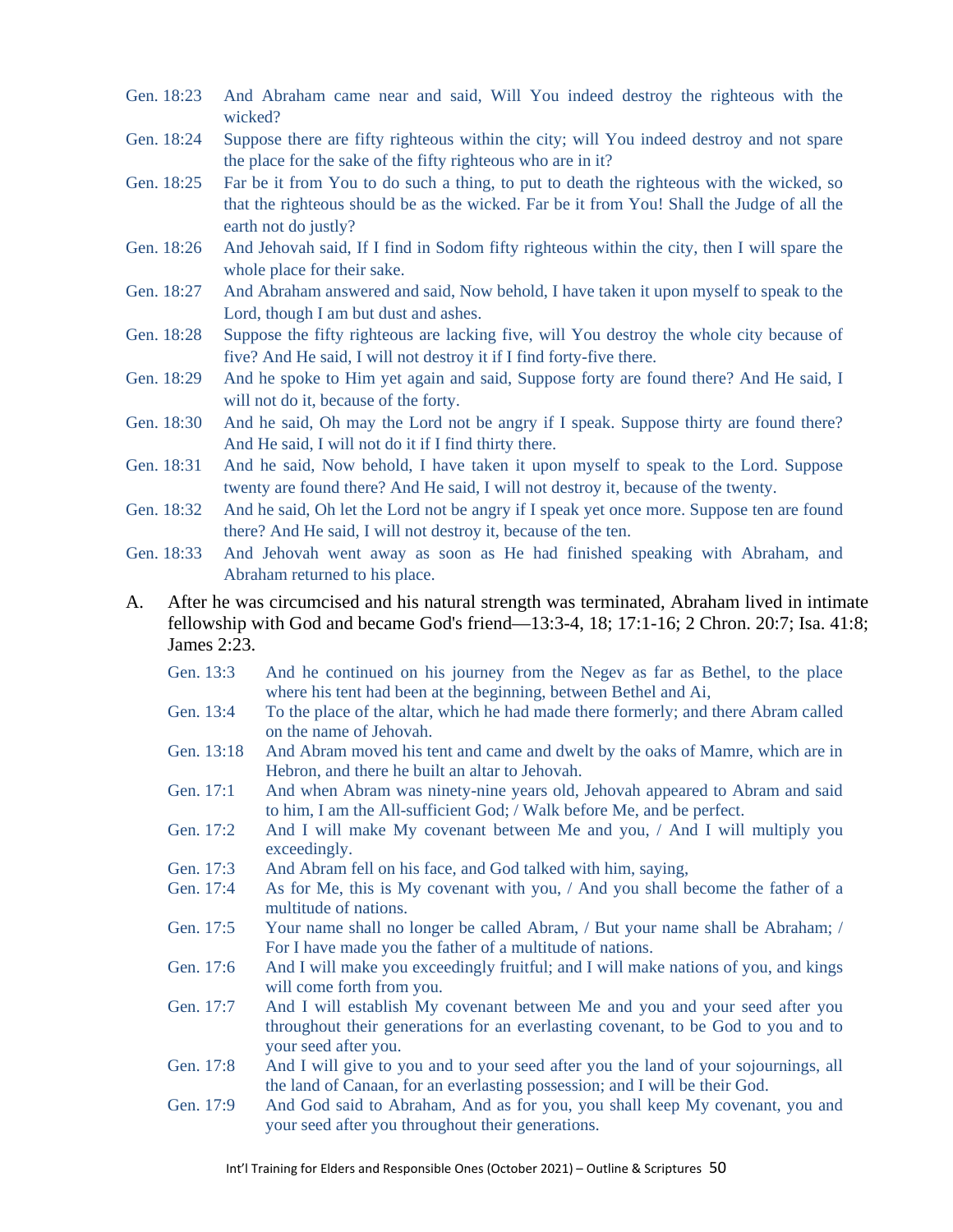- Gen. 17:10 This is My covenant, which you shall keep, between Me and you and your seed after you: Every male among you shall be circumcised.
- Gen. 17:11 And you shall be circumcised in the flesh of your foreskin, and it shall be a sign of a covenant between Me and you.
- Gen. 17:12 And he who is eight days old shall be circumcised among you, every male throughout your generations, he who is born in the house or bought with money from any foreigner who is not of your seed.
- Gen. 17:13 He who is born in your house and he who is bought with your money must be circumcised; thus My covenant shall be in your flesh for an everlasting covenant.
- Gen. 17:14 But as for the uncircumcised male who is not circumcised in the flesh of his foreskin, that person shall be cut off from his people; he has broken My covenant.
- Gen. 17:15 And God said to Abraham, As for Sarai your wife, you shall not call her name Sarai, but her name shall be Sarah.
- Gen. 17:16 And I will bless her, and I will also give you a son by her. Indeed, I will bless her, and she will be a mother of nations; kings of peoples will come forth from her.
- 2 Chron. 20:7 Did You not, O our God, dispossess the inhabitants of this land before Your people Israel and give it forever to the seed of Abraham Your friend?
- Isa. 41:8 But you, Israel, My servant, / Jacob, whom I have chosen, / The seed of Abraham My friend;
- James 2:23 And the Scripture was fulfilled which says, "And Abraham believed God, and it was accounted to him as righteousness"; and he was called the friend of God.
- B. The glorious intercession that Abraham made before God was a human, intimate conversation between two friends, an intimate talk according to the unveiling of God's heart's desire—Gen. 18:1-33.
	- Gen. 18:1 And Jehovah appeared to him by the oaks of Mamre as he was sitting at the entrance of his tent in the heat of the day.
	- Gen. 18:2 And he lifted up his eyes and looked, and there were three men standing opposite him. And when he saw them, he ran from the entrance of the tent to meet them. And he bowed down to the earth
	- Gen. 18:3 And said, My Lord, if I have found favor in Your sight, please do not pass on from Your servant.
	- Gen. 18:4 Please let a little water be fetched, and do wash your feet, and rest yourselves under the tree.
	- Gen. 18:5 And let me fetch a morsel of bread that you may sustain yourselves. After that you may pass on, since you have come to your servant. So they said, Do as you have said.
	- Gen. 18:6 And Abraham hurried into the tent to Sarah and said, Quickly prepare three measures of fine flour, knead it, and make cakes.
	- Gen. 18:7 And Abraham ran to the herd and took a calf, tender and good, and gave it to the servant, and he hurried to prepare it.
	- Gen. 18:8 And he took curds and milk and the calf which he had prepared, and set them before them; and he stood by them under the tree while they ate.
	- Gen. 18:9 And they said to him, Where is Sarah your wife? And he said, There, in the tent.
	- Gen. 18:10 And He said, I will certainly return to you according to the time of life, and then Sarah your wife shall have a son. And Sarah was listening at the entrance of the tent, which was behind Him.
	- Gen. 18:11 Now Abraham and Sarah were old and advanced in age; it had ceased to be with Sarah according to the manner of women.
	- Gen. 18:12 And Sarah laughed within herself, saying, After I have become old, shall I have pleasure, my lord being old also?
	- Gen. 18:13 And Jehovah said to Abraham, Why did Sarah laugh, saying, Shall I indeed bear a child when I am old?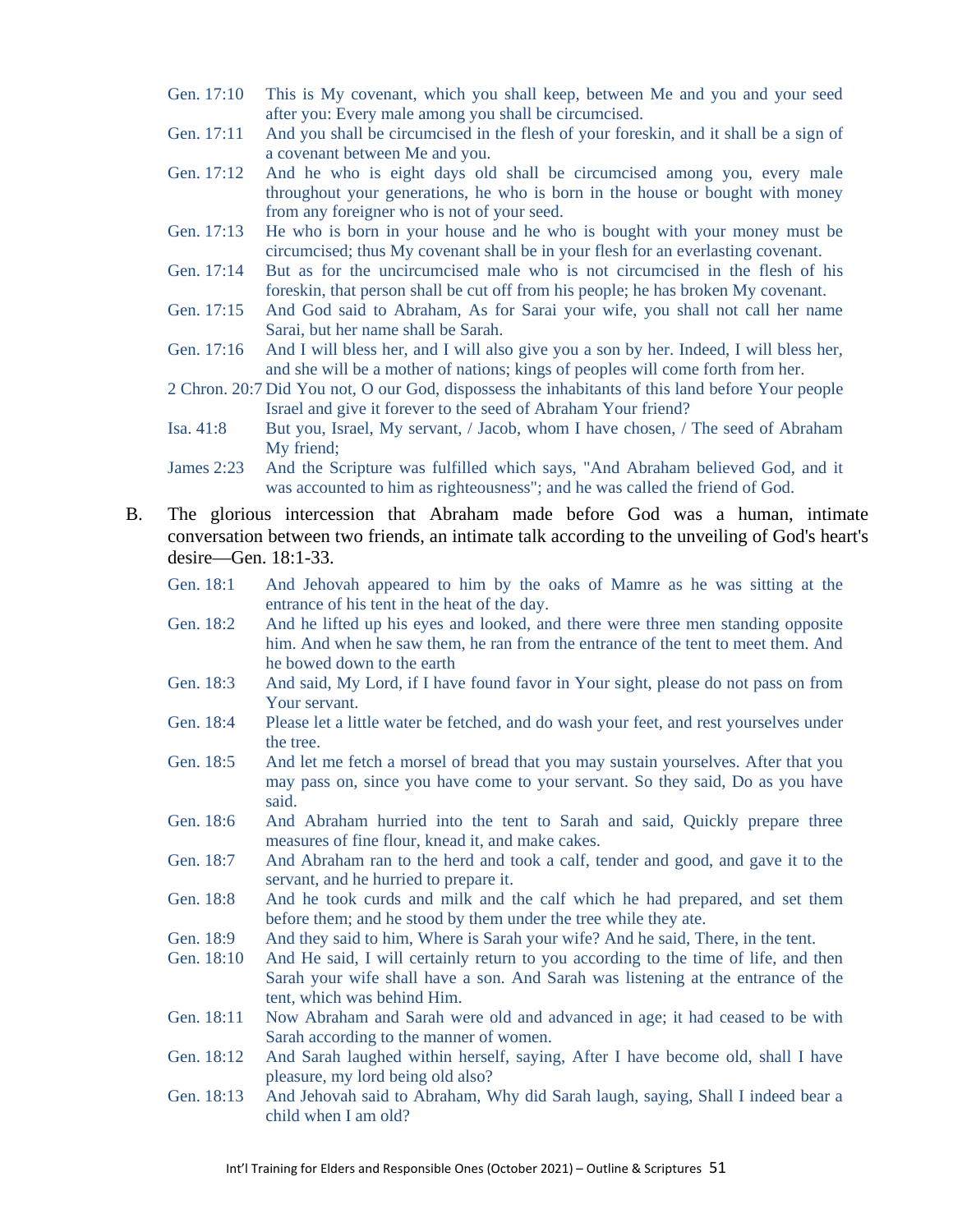- Gen. 18:14 Is anything too marvelous for Jehovah? At the appointed time I will return to you, according to the time of life, and Sarah shall have a son.
- Gen. 18:15 Then Sarah denied it, saying, I did not laugh; for she was afraid. And He said, No, but you did laugh.
- Gen. 18:16 And the men rose up from there and looked down upon Sodom. And Abraham walked with them to send them away.
- Gen. 18:17 And Jehovah said, Shall I hide from Abraham what I am about to do,
- Gen. 18:18 Since Abraham will indeed become a great and mighty nation, and all the nations of the earth will be blessed in him?
- Gen. 18:19 For I know him, that he will command his children and his household after him to keep the way of Jehovah by doing righteousness and justice, that Jehovah may bring upon Abraham what He has spoken concerning him.
- Gen. 18:20 And Jehovah said, The cry of Sodom and Gomorrah, how great it is; and their sin, how very heavy it is!
- Gen. 18:21 I shall go down and see whether they have done altogether according to its outcry, which has come to Me; and if not, I will know.
- Gen. 18:22 And the men turned from there and went toward Sodom, while Abraham remained standing before Jehovah.
- Gen. 18:23 And Abraham came near and said, Will You indeed destroy the righteous with the wicked?
- Gen. 18:24 Suppose there are fifty righteous within the city; will You indeed destroy and not spare the place for the sake of the fifty righteous who are in it?
- Gen. 18:25 Far be it from You to do such a thing, to put to death the righteous with the wicked, so that the righteous should be as the wicked. Far be it from You! Shall the Judge of all the earth not do justly?
- Gen. 18:26 And Jehovah said, If I find in Sodom fifty righteous within the city, then I will spare the whole place for their sake.
- Gen. 18:27 And Abraham answered and said, Now behold, I have taken it upon myself to speak to the Lord, though I am but dust and ashes.
- Gen. 18:28 Suppose the fifty righteous are lacking five, will You destroy the whole city because of five? And He said, I will not destroy it if I find forty-five there.
- Gen. 18:29 And he spoke to Him yet again and said, Suppose forty are found there? And He said, I will not do it, because of the forty.
- Gen. 18:30 And he said, Oh may the Lord not be angry if I speak. Suppose thirty are found there? And He said, I will not do it if I find thirty there.
- Gen. 18:31 And he said, Now behold, I have taken it upon myself to speak to the Lord. Suppose twenty are found there? And He said, I will not destroy it, because of the twenty.
- Gen. 18:32 And he said, Oh let the Lord not be angry if I speak yet once more. Suppose ten are found there? And He said, I will not destroy it, because of the ten.
- Gen. 18:33 And Jehovah went away as soon as He had finished speaking with Abraham, and Abraham returned to his place.
- C. Even before the incarnation (John 1:14) Jehovah as Christ appeared to Abraham in a human form, with a human body, and communed with him on a human level (Gen. 13:18; 18:1-22); as Abraham was enjoying sweet fellowship with God, he received a revelation from Him regarding the birth of Isaac and the destruction of Sodom.
	- John 1:14 And the Word became flesh and tabernacled among us (and we beheld His glory, glory as of the only Begotten from the Father), full of grace and reality.
	- Gen. 13:18 And Abram moved his tent and came and dwelt by the oaks of Mamre, which are in Hebron, and there he built an altar to Jehovah.
	- Gen. 18:1 And Jehovah appeared to him by the oaks of Mamre as he was sitting at the entrance of his tent in the heat of the day.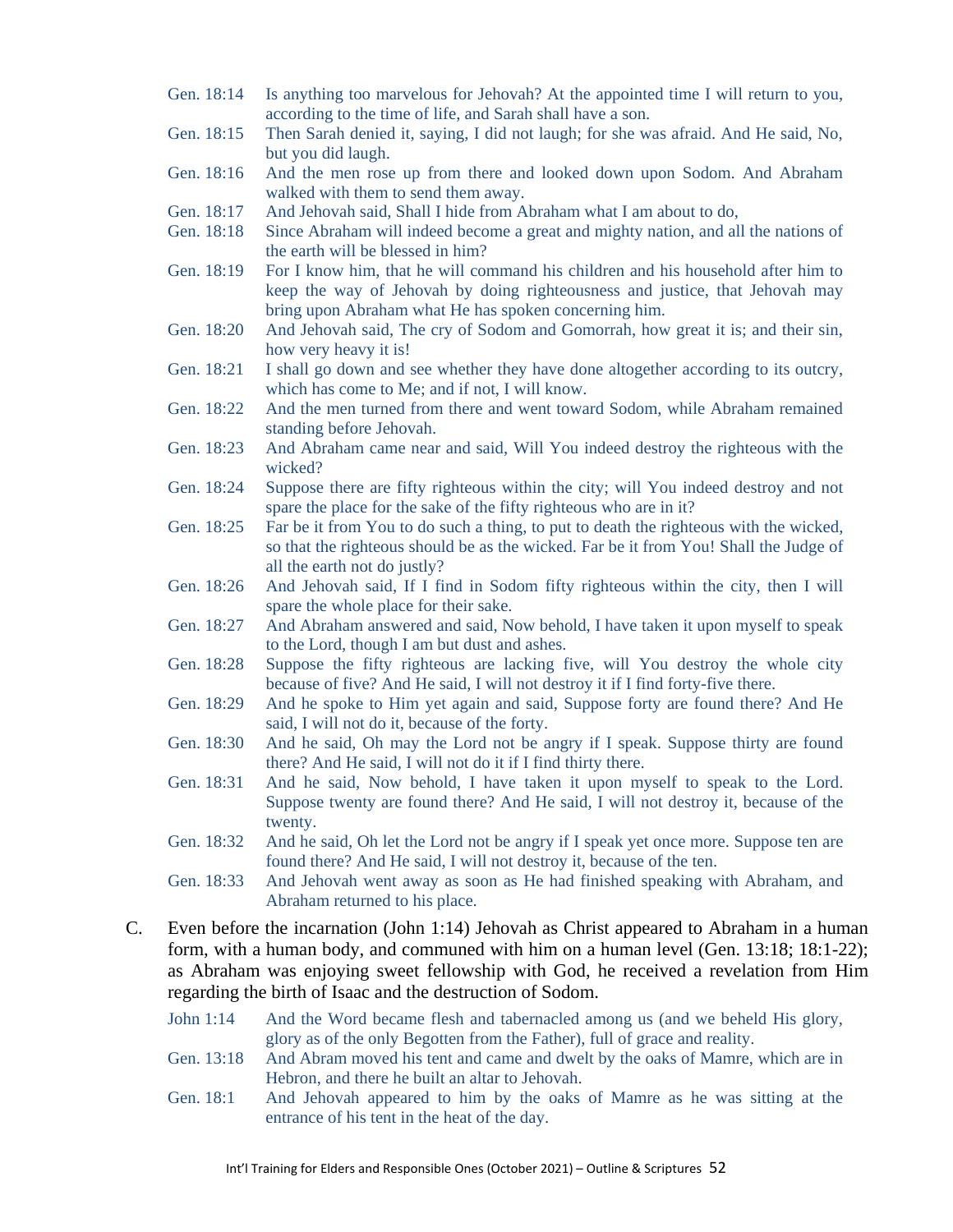- Gen. 18:2 And he lifted up his eyes and looked, and there were three men standing opposite him. And when he saw them, he ran from the entrance of the tent to meet them. And he bowed down to the earth
- Gen. 18:3 And said, My Lord, if I have found favor in Your sight, please do not pass on from Your servant.
- Gen. 18:4 Please let a little water be fetched, and do wash your feet, and rest yourselves under the tree.
- Gen. 18:5 And let me fetch a morsel of bread that you may sustain yourselves. After that you may pass on, since you have come to your servant. So they said, Do as you have said.
- Gen. 18:6 And Abraham hurried into the tent to Sarah and said, Quickly prepare three measures of fine flour, knead it, and make cakes.
- Gen. 18:7 And Abraham ran to the herd and took a calf, tender and good, and gave it to the servant, and he hurried to prepare it.
- Gen. 18:8 And he took curds and milk and the calf which he had prepared, and set them before them; and he stood by them under the tree while they ate.
- Gen. 18:9 And they said to him, Where is Sarah your wife? And he said, There, in the tent.
- Gen. 18:10 And He said, I will certainly return to you according to the time of life, and then Sarah your wife shall have a son. And Sarah was listening at the entrance of the tent, which was behind Him.
- Gen. 18:11 Now Abraham and Sarah were old and advanced in age; it had ceased to be with Sarah according to the manner of women.
- Gen. 18:12 And Sarah laughed within herself, saying, After I have become old, shall I have pleasure, my lord being old also?
- Gen. 18:13 And Jehovah said to Abraham, Why did Sarah laugh, saying, Shall I indeed bear a child when I am old?
- Gen. 18:14 Is anything too marvelous for Jehovah? At the appointed time I will return to you, according to the time of life, and Sarah shall have a son.
- Gen. 18:15 Then Sarah denied it, saying, I did not laugh; for she was afraid. And He said, No, but you did laugh.
- Gen. 18:16 And the men rose up from there and looked down upon Sodom. And Abraham walked with them to send them away.
- Gen. 18:17 And Jehovah said, Shall I hide from Abraham what I am about to do,
- Gen. 18:18 Since Abraham will indeed become a great and mighty nation, and all the nations of the earth will be blessed in him?
- Gen. 18:19 For I know him, that he will command his children and his household after him to keep the way of Jehovah by doing righteousness and justice, that Jehovah may bring upon Abraham what He has spoken concerning him.
- Gen. 18:20 And Jehovah said, The cry of Sodom and Gomorrah, how great it is; and their sin, how very heavy it is!
- Gen. 18:21 I shall go down and see whether they have done altogether according to its outcry, which has come to Me; and if not, I will know.
- Gen. 18:22 And the men turned from there and went toward Sodom, while Abraham remained standing before Jehovah.
- D. The birth of Isaac is related to the coming of Christ as grace, and the destruction of Sodom is related to God's judgment upon sin; this means that Christ must come in and sin must go out.
- E. God revealed to Abraham His intention to destroy Sodom, because He was seeking an intercessor to intercede for Lot (vv. 16-22; 19:1; cf. Heb. 7:25; Isa. 59:16; Ezek. 22:30); God wanted to save Lot in order to protect Christ's genealogy through Ruth, a Moabitess and a descendant of Lot (Gen. 19:37; Ruth 1:4; Matt. 1:5).

Gen. 18:16 And the men rose up from there and looked down upon Sodom. And Abraham walked with them to send them away.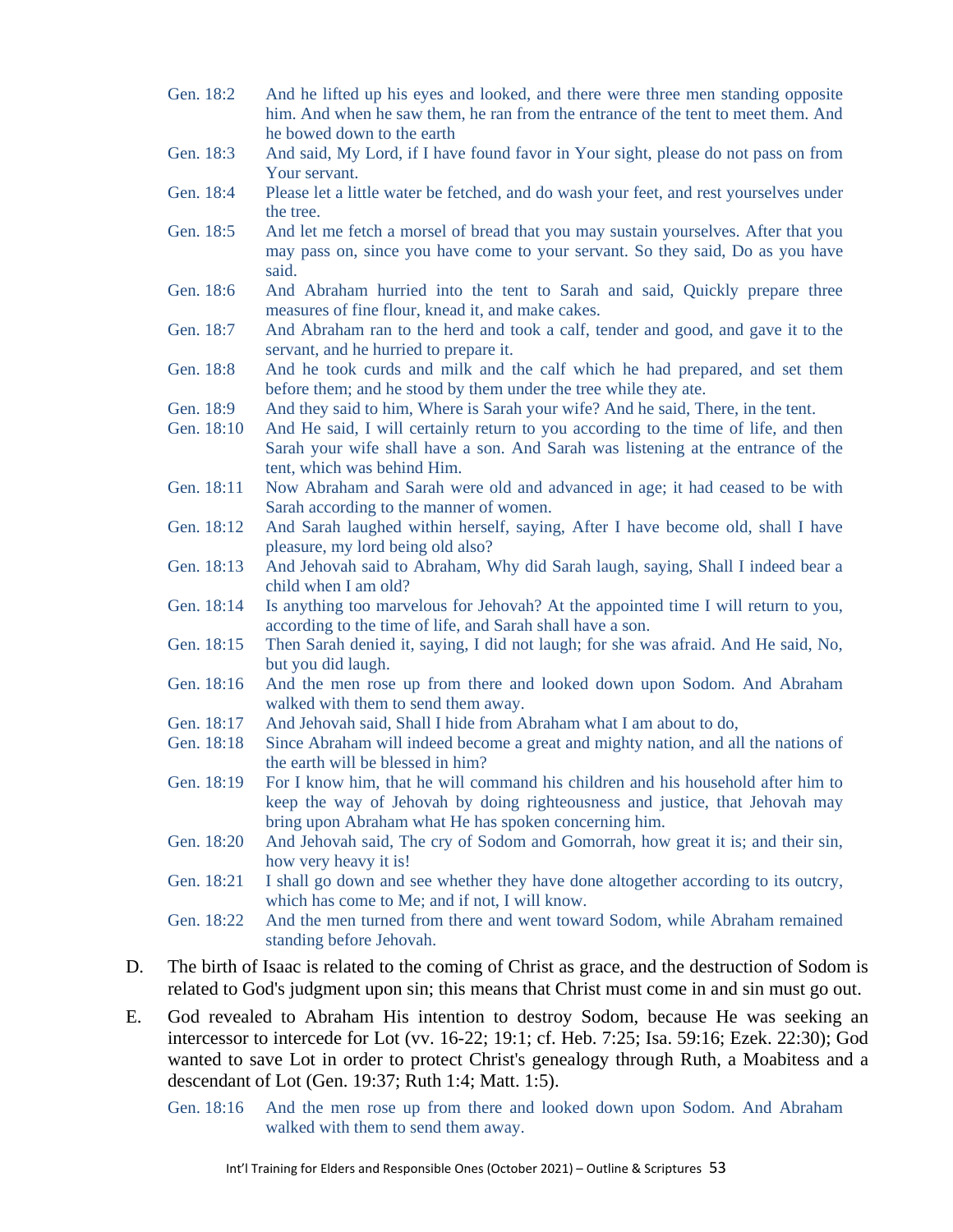- Gen. 18:17 And Jehovah said, Shall I hide from Abraham what I am about to do,
- Gen. 18:18 Since Abraham will indeed become a great and mighty nation, and all the nations of the earth will be blessed in him?
- Gen. 18:19 For I know him, that he will command his children and his household after him to keep the way of Jehovah by doing righteousness and justice, that Jehovah may bring upon Abraham what He has spoken concerning him.
- Gen. 18:20 And Jehovah said, The cry of Sodom and Gomorrah, how great it is; and their sin, how very heavy it is!
- Gen. 18:21 I shall go down and see whether they have done altogether according to its outcry, which has come to Me; and if not, I will know.
- Gen. 18:22 And the men turned from there and went toward Sodom, while Abraham remained standing before Jehovah.
- Gen. 19:1 And the two angels came to Sodom in the evening, and Lot was sitting in the gate of Sodom. And when Lot saw them, he rose up to meet them and bowed with his face to the ground.
- Heb. 7:25 Hence also He is able to save to the uttermost those who come forward to God through Him, since He lives always to intercede for them.
- Isa. 59:16 And He saw that there was no man, / And He was appalled that there was no intercessor. / Therefore His arm accomplished salvation for Him, / And His righteousness sustained Him.
- Ezek. 22:30 And I sought a man among them who would build up the wall and stand in the breach before Me for the sake of the land so that I would not destroy it, but I found no one.
- Gen. 19:37 And the firstborn bore a son and called his name Moab; he is the father of the Moabites to this day.
- Ruth 1:4 And they took wives for themselves from among the Moabite women. One's name was Orpah, and the second's name was Ruth. And they dwelt there about ten years.
- Matt. 1:5 And Salmon begot Boaz of Rahab, and Boaz begot Obed of Ruth, and Obed begot Jesse,
- F. Thus, in God's intimate fellowship with Abraham, in a mysterious way, without mentioning Lot's name, God revealed His heart's desire; the proper intercession is not initiated by man but by God's revelation; thus, it expresses God's desire and carries out God's will—Gen. 18:17, 20-23; 19:27-29; Psa. 27:4-8; Heb. 4:16; 7:25; James 5:17.
	- Gen. 18:17 And Jehovah said, Shall I hide from Abraham what I am about to do,
	- Gen. 18:20 And Jehovah said, The cry of Sodom and Gomorrah, how great it is; and their sin, how very heavy it is!
	- Gen. 18:21 I shall go down and see whether they have done altogether according to its outcry, which has come to Me; and if not, I will know.
	- Gen. 18:22 And the men turned from there and went toward Sodom, while Abraham remained standing before Jehovah.
	- Gen. 18:23 And Abraham came near and said, Will You indeed destroy the righteous with the wicked?
	- Gen. 19:27 And Abraham rose up early in the morning and went to the place where he had stood before Jehovah.
	- Gen. 19:28 And he looked down upon Sodom and Gomorrah and upon all the land of the plain. And as he looked, there it was: the smoke of the land was going up like the smoke of a furnace.
	- Gen. 19:29 And when God destroyed the cities of the plain, God remembered Abraham and sent Lot out from the midst of the overthrow, when He overthrew the cities among which Lot dwelt.
	- Psa. 27:4 One thing I have asked from Jehovah; / That do I seek: / To dwell in the house of Jehovah / All the days of my life, / To behold the beauty of Jehovah, / And to inquire in His temple.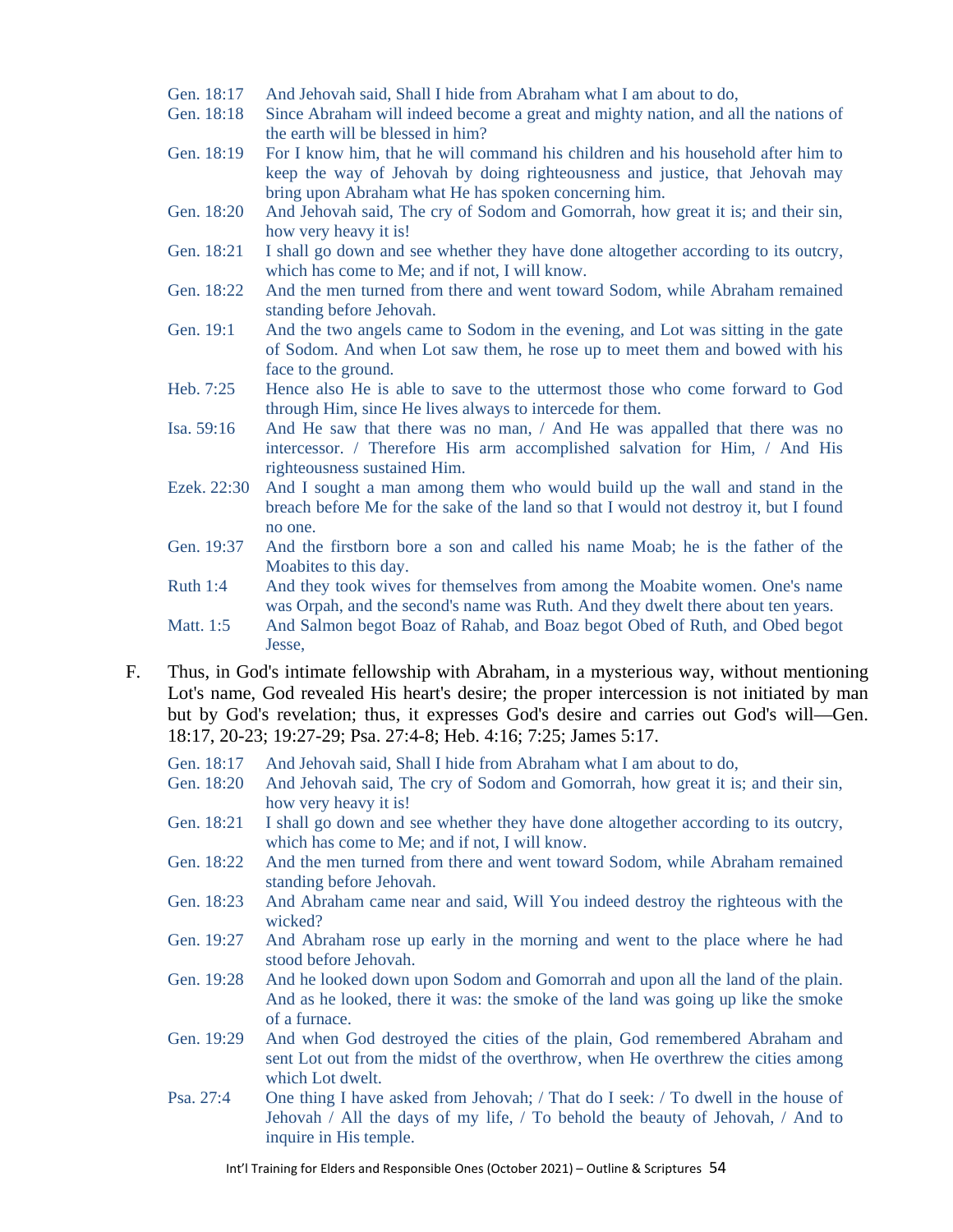- Psa. 27:5 For He will conceal me in His shelter / In the day of trouble; / He will hide me in the hiding place of His tent; / He will raise me up upon a rock.
- Psa. 27:6 And now my head is lifted up / Above my enemies who surround me. / And I will offer in His tent / Sacrifices of shouts of joy: / I will sing and psalm to Jehovah.
- Psa. 27:7 Hear, O Jehovah, when I call with my voice, / And be gracious to me and answer me.
- Psa. 27:8 When You say, Seek My face, / To You my heart says, Your face, O Jehovah, will I seek.
- Heb. 4:16 Let us therefore come forward with boldness to the throne of grace that we may receive mercy and find grace for timely help.
- Heb. 7:25 Hence also He is able to save to the uttermost those who come forward to God through Him, since He lives always to intercede for them.

James 5:17 Elijah was a man of like feeling with us, and he earnestly prayed that it would not rain; and it did not rain on the earth for three years and six months.

- G. Apparently, Abraham was interceding for Sodom; actually, he was interceding for Lot by implication (Gen. 14:12; 18:23; 19:1, 27-29), showing that we should intercede for God's people who have drifted into the world.
	- Gen. 14:12 And they took Lot, Abram's brother's son, and his possessions and departed, for he was dwelling in Sodom.
	- Gen. 18:23 And Abraham came near and said, Will You indeed destroy the righteous with the wicked?
	- Gen. 19:1 And the two angels came to Sodom in the evening, and Lot was sitting in the gate of Sodom. And when Lot saw them, he rose up to meet them and bowed with his face to the ground.
	- Gen. 19:27 And Abraham rose up early in the morning and went to the place where he had stood before Jehovah.
	- Gen. 19:28 And he looked down upon Sodom and Gomorrah and upon all the land of the plain. And as he looked, there it was: the smoke of the land was going up like the smoke of a furnace.
	- Gen. 19:29 And when God destroyed the cities of the plain, God remembered Abraham and sent Lot out from the midst of the overthrow, when He overthrew the cities among which Lot dwelt.
- H. In Abraham's intercession for Lot, he did not beg God according to His love and grace; he challenged God according to His righteous way; God's righteousness binds Him much more than His love and grace do—18:23-25; Rom. 1:17.
	- Gen. 18:23 And Abraham came near and said, Will You indeed destroy the righteous with the wicked?
	- Gen. 18:24 Suppose there are fifty righteous within the city; will You indeed destroy and not spare the place for the sake of the fifty righteous who are in it?
	- Gen. 18:25 Far be it from You to do such a thing, to put to death the righteous with the wicked, so that the righteous should be as the wicked. Far be it from You! Shall the Judge of all the earth not do justly?
	- Rom. 1:17 For the righteousness of God is revealed in it out of faith to faith, as it is written, "But the righteous shall have life and live by faith."
- I. Intercession is an intimate conversation with God according to the inward intention of His heart; for this we must learn to linger in the presence of God—Gen. 18:25-32.
	- Gen. 18:25 Far be it from You to do such a thing, to put to death the righteous with the wicked, so that the righteous should be as the wicked. Far be it from You! Shall the Judge of all the earth not do justly?
	- Gen. 18:26 And Jehovah said, If I find in Sodom fifty righteous within the city, then I will spare the whole place for their sake.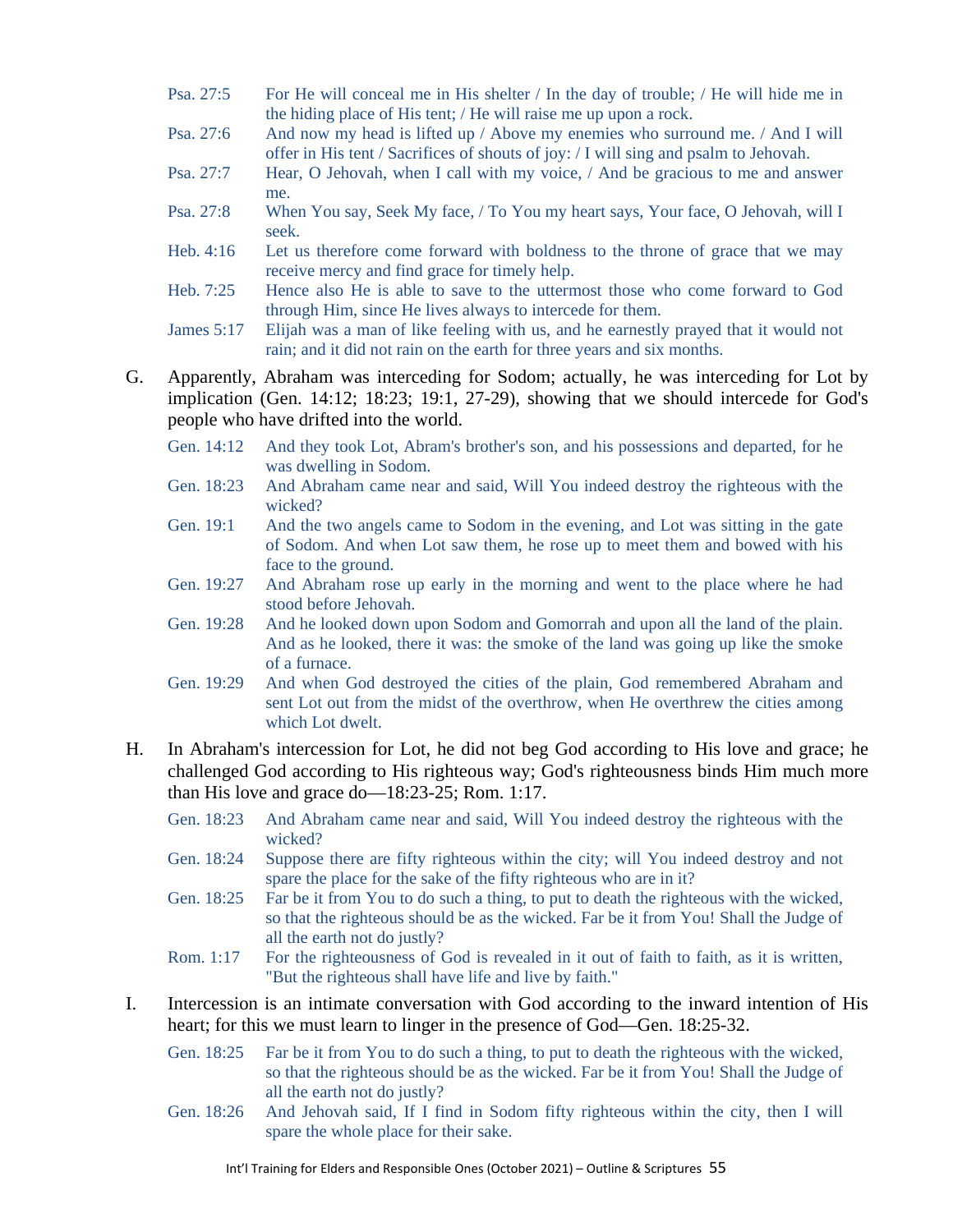- Gen. 18:27 And Abraham answered and said, Now behold, I have taken it upon myself to speak to the Lord, though I am but dust and ashes.
- Gen. 18:28 Suppose the fifty righteous are lacking five, will You destroy the whole city because of five? And He said, I will not destroy it if I find forty-five there.
- Gen. 18:29 And he spoke to Him yet again and said, Suppose forty are found there? And He said, I will not do it, because of the forty.
- Gen. 18:30 And he said, Oh may the Lord not be angry if I speak. Suppose thirty are found there? And He said, I will not do it if I find thirty there.
- Gen. 18:31 And he said, Now behold, I have taken it upon myself to speak to the Lord. Suppose twenty are found there? And He said, I will not destroy it, because of the twenty.
- Gen. 18:32 And he said, Oh let the Lord not be angry if I speak yet once more. Suppose ten are found there? And He said, I will not destroy it, because of the ten.
- J. Abraham's intercession did not terminate with Abraham's speaking but with God's, showing that genuine intercession is God's speaking in our speaking—v. 33; John 15:7; Rom. 8:26-27.
	- Gen. 18:33 And Jehovah went away as soon as He had finished speaking with Abraham, and Abraham returned to his place.
	- John 15:7 If you abide in Me and My words abide in you, ask whatever you will, and it shall be done for you.
	- Rom. 8:26 Moreover, in like manner the Spirit also joins in to help us in our weakness, for we do not know for what we should pray as is fitting, but the Spirit Himself intercedes for us with groanings which cannot be uttered.
	- Rom. 8:27 But He who searches the hearts knows what the mind of the Spirit is, because He intercedes for the saints according to God.
- K. In our intimate fellowship with God, we receive the revelation that all the impossibilities become possibilities with Christ—Gen. 18:10-15; 21:1-8; Luke 18:27.
	- Gen. 18:10 And He said, I will certainly return to you according to the time of life, and then Sarah your wife shall have a son. And Sarah was listening at the entrance of the tent, which was behind Him. Gen. 18:11 Now Abraham and Sarah were old and advanced in age; it had ceased to be with
	- Sarah according to the manner of women.
	- Gen. 18:12 And Sarah laughed within herself, saying, After I have become old, shall I have pleasure, my lord being old also?
	- Gen. 18:13 And Jehovah said to Abraham, Why did Sarah laugh, saying, Shall I indeed bear a child when I am old?
	- Gen. 18:14 Is anything too marvelous for Jehovah? At the appointed time I will return to you, according to the time of life, and Sarah shall have a son.
	- Gen. 18:15 Then Sarah denied it, saying, I did not laugh; for she was afraid. And He said, No, but you did laugh.
	- Gen. 21:1 And Jehovah visited Sarah as He had said, and Jehovah did to Sarah as He had promised.
	- Gen. 21:2 And Sarah conceived and bore Abraham a son in his old age, at the appointed time of which God had spoken to him.
	- Gen. 21:3 And Abraham called the name of his son who was born to him, whom Sarah bore to him, Isaac.
	- Gen. 21:4 And Abraham circumcised Isaac his son when he was eight days old, as God had commanded him.
	- Gen. 21:5 And Abraham was a hundred years old when Isaac his son was born to him.
	- Gen. 21:6 And Sarah said, God has made me laugh; everyone who hears will laugh with me.
	- Gen. 21:7 And she said, Who would have said to Abraham that Sarah would nurse children? Yet I have borne him a son in his old age.